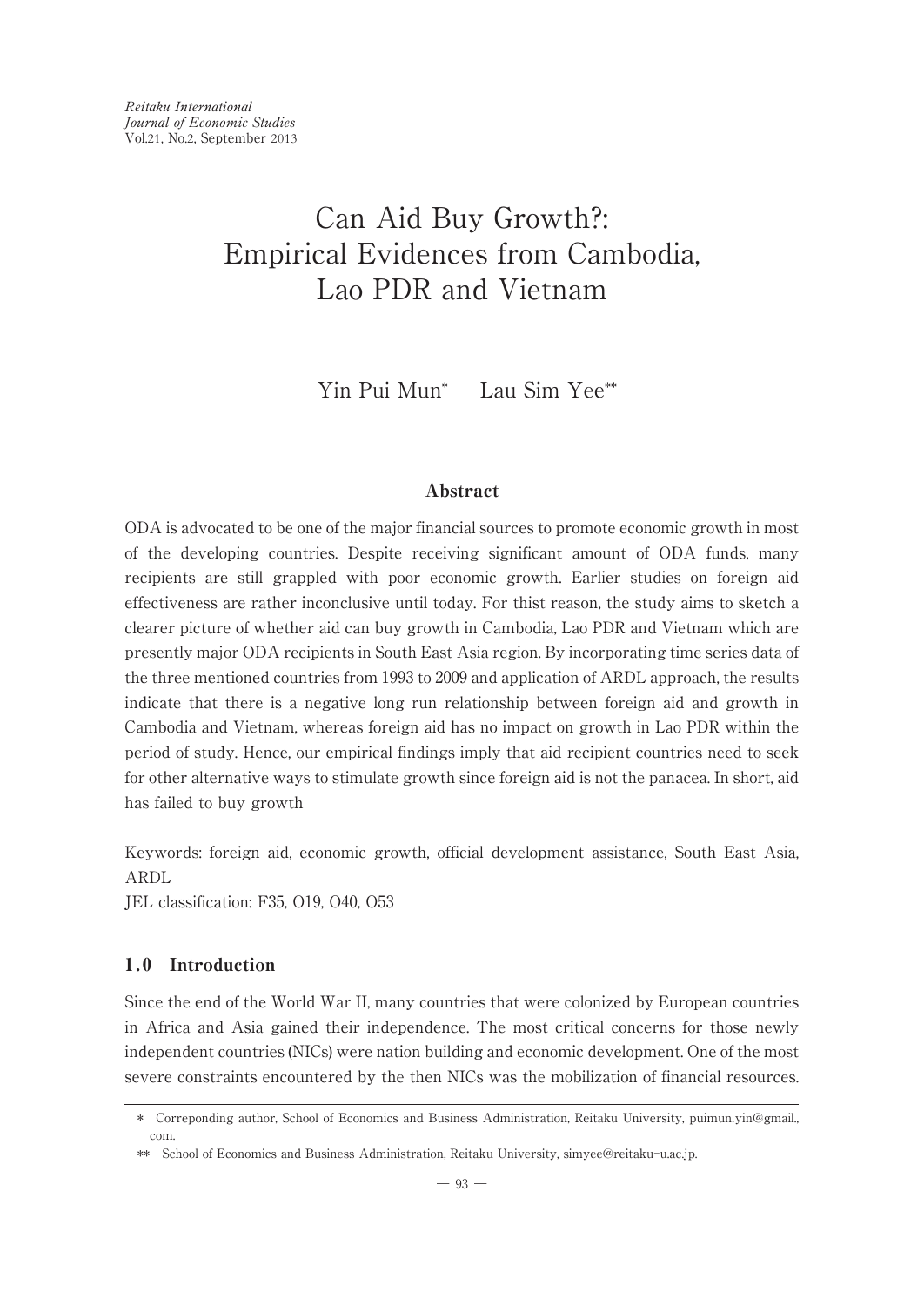This constraint and others were anticipated by the United Nations of Monetary and Financial Conference, held in July 1944, where conference participants agreed to form an intergovernmental financial institution known as International Bank of Reconstruction and Development (IBRD)̶now part of the World Bank Group̶for the purpose of facilitating aid. Since then, issues pertain to economic development in less developing attracted wide attentions from scholars, researchers, journalists, politicians and others. Notwithstanding enormous efforts by the industrialized countries in assisting the developing world in the last 50 years, the problems of development in general and alleviation of the absolute poverty in particular still persist.

Particularly since the least developed countries could not mobilize domestic financial resources because of their low income level, which is compounded with their limited access to the global capital market, foreign aid specifically official development assistance (ODA) plays a pivotal role in the provision of external finance to promote economic development. According to the Organization for Economic Cooperation and Development (OECD), ODA is defined as a disbursement of loan made on concessional terms of 25 percent of grants by governmental agencies of the members of the Development Assistance Committee (DAC), by multilateral institutions ( such as United Nations, the World Bank), and by non-DAC countries for the purpose of promoting economic development and welfare in the developing countries.

ODA disbursements are made through bilateral donors or multilateral institutions. According to DAC, the ratio of bilateral and multilateral ODA in 2011 was seven to three. Since the launch of UN Millennium Development Goals (MGDs), public awareness about the role of ODA and economic cooperation has risen, consequently, the ODA flows from the DAC countries have increased four folds from US\$32.5 billion in 1970 to US\$134.0 billion in 2011 (OECD, 2013c). Furthermore, non-DAC countries have also contributed US\$97.25 billion in 2011, which is more than 50 percent surge from 2007 (OECD, 2013c).

No one in the aid community would want to deny the basic principle of our moral obligation to assist development in poor countries. But, has foreign aid in actuality been effective to promote development? This debate has intensified in recent years. Peter Bauer (1972) criticizes that foreign aid is not necessary required to bring about large scale economic development in developing countries as many other countries have done it even before foreign aid was introduced. William Easterly ( 2005 ) argues that aid is not the cure for social and economic inequality problems within and among poor countries. In opposing these views, Jeffrey Sachs (2005) contends that because of insufficient aid amount and commitment from the donors, poor countries remain in "poverty trap." Thus, Sachs alleges that if the right amount of aid is provided to the least developed countries in promoting investment in key economic sectors, a virtual cycle will consequently be created to promote economic growth in each of those countries.

In order to shed light on the effectiveness of aid in promoting economic growth, it is imperative to examine the development experiences of East Asia region because countries in the region, although in different period in the last five decades, have grown impressively. Equally interesting, this group of countries utilized foreign aid effectively to lay the foundation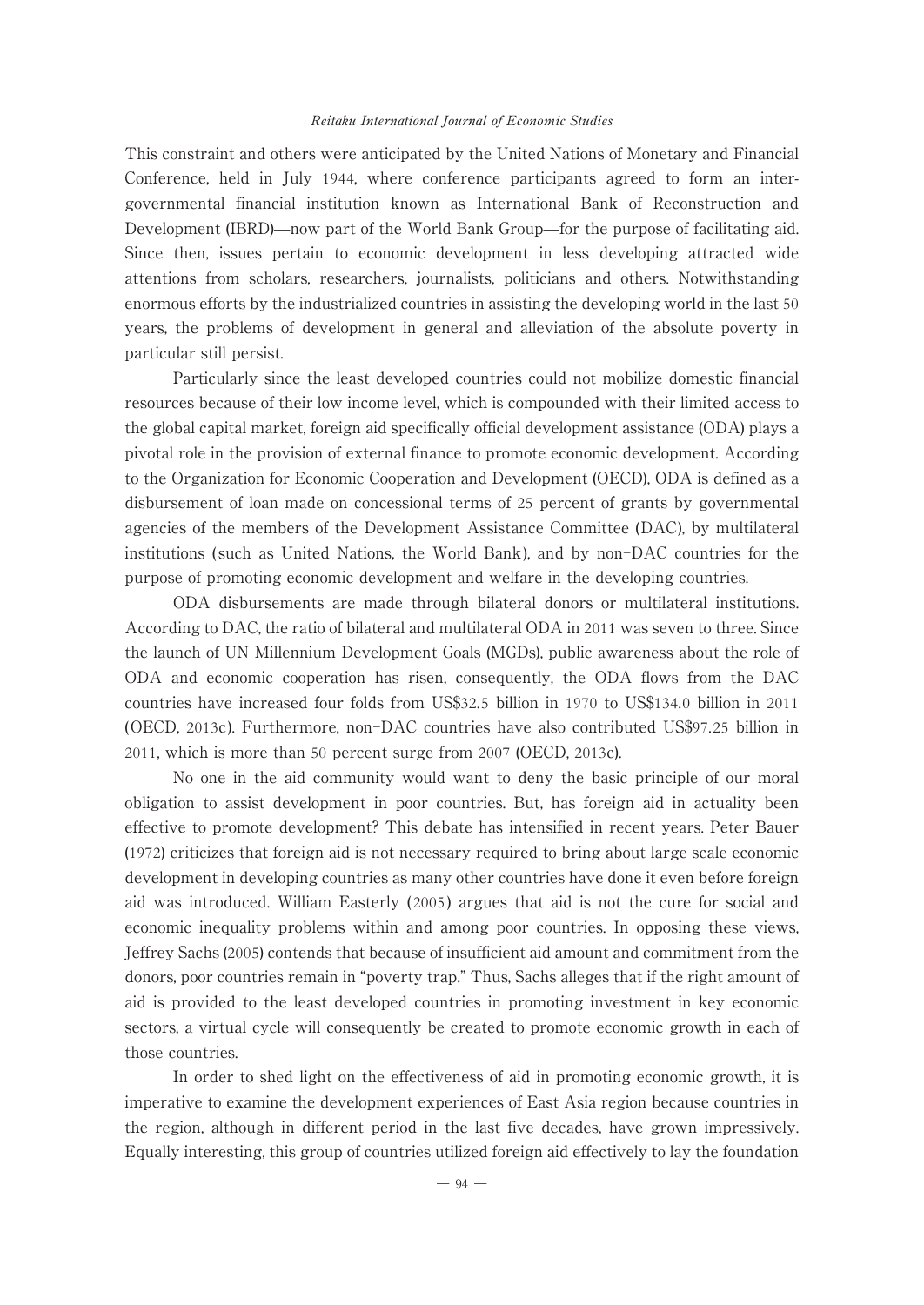for propelling economic growth. The triumphant post-war reconstruction and subsequent economic takeoff in Japan triggered and transmitted a series of growth in East Asian region. Korea and Taiwan grew impressively from the second half of 1960s to early 1980s, while Hong Kong and Singapore demonstrated impressive growth since 1970s. Malaysia, Thailand and Indonesia also follow quite similar growth trajectories since 1980s. China's economic takeoff started in the second half of 1990s, and Greater Mekong Subregion (GMS) countries like Cambodia, Laos and Vietnam started their growth process in 2000s.

The combined nominal gross domestic product (GDP) per capita for Cambodia, Laos and Vietnam (CLV) is US\$1,335 in 2011 (The World Bank, 2011). It is not difficult to predict that CLV will continue to growth impressively in the coming period. Currently, this group of GMS countries has emerged as the main ODA recipients in the Southeast Asia region. Vietnam is the second largest recipient in Asia 2009, with 11 percent of the ODA being disbursed in that region. The total amount of ODA received by CLV in 2009 was US\$5.4 billion in constant 2011 US dollars (OECD, 2013b). Notwithstanding such a large amount of aid, mitigating absolute poverty has to be of the highest priority because poverty headcount in these three countries is still relatively high at around 20 percent of the total population. Otherwise, CLV will miss the targets of MDGs in 2015.

From hindsight, the success stories of Japan and Korea and other East Asian countries have given people in aid community a certain confidence level that aid does contribute to economic growth. This group of countries also set good examples with regard to how aid is a fundamental imperative in pushing economic takeoff. Notwithstanding the track records in East Asia region, many observers still have serious doubts that aid can work effectively in any least developed countries characterized by abject poverty in region like South Asia, the Middle East and North Africa, Sub-Saharan Africa and others. More critically, many aid pessimists allege skeptically that aid produces more bad outcomes than good results (Collier, 2007, Moyo, 2009).

Against this background, this study aims to shed light on the aid effectiveness by undertaking a case study of CLV. In particular, this paper attempts to investigate the aid-growth relationship in CLV. The rest of the paper is organized as follows. Section 2 gives a literature review with special focus on foreign aid, economic growth and aid effectiveness. Section 3 conceptualize our analytical methodology, Section 4 shows our analytical findings and discussions. The last section concludes our empirical anlysis with policy recommendations.

## 2.0 Literature Review

#### **2.1 Foreign Aid and Economic Growth in Developing World**

In the past few decades, modern economics has generated several schools of thought in explaining economic growth and policies that influence the expansion of national income in developed countries and the developing world. Some theories expound the mechanics of economic growth, whereas other concepts focus on identifying the sources of economic growth and on those bases to predict future growth trajectory. Over time, supported by the advances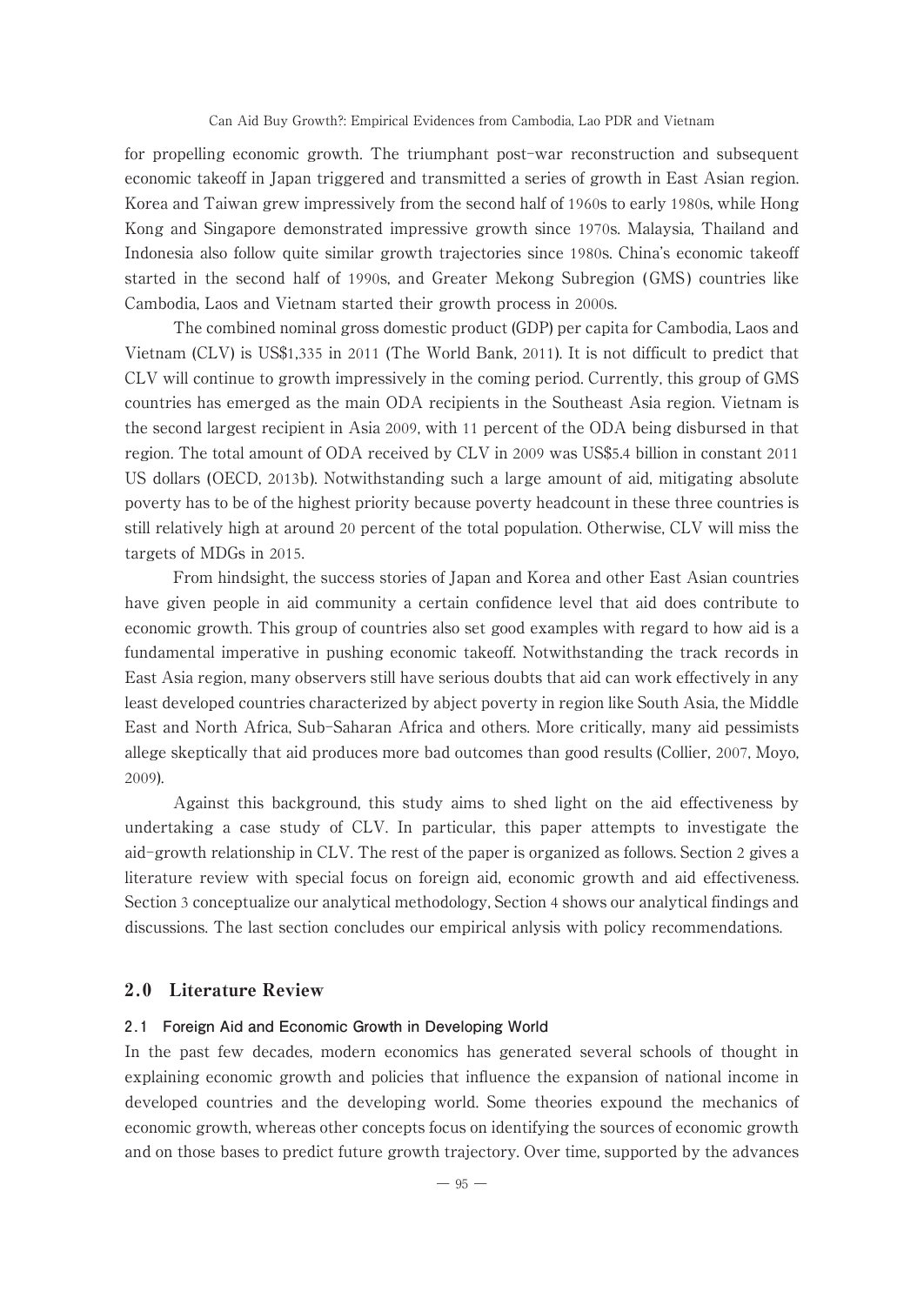of computing power, growth theories have evolved from the simplest to the most sophisticated form as the globalization taken its cue.

The ascendancy of economic growth model in development economics was strongly related to the rapid surge in the number of newly independent countries in Africa and Asia continents after the World War II. How to mobilize financial resources to promote economic growth has attracted loads of attention from economists. As a consequence, Harrod-Domar (Domar, 1947; Harrod, 1948) growth model was popularized to explain how an economic growth rate is influenced by the availability of investment and the productivity of capital. This model contends that a stable economic growth is linked to the level of saving (*i.e.*, the level of investment) and population growth (i.e., the availability of labor force) in an economy. As such, Harrod-Domar's model established two insightful concepts with regard to economic growth. The first one is called warranted growth which is determined from the ratio of the saving rate and the capital-output ratio. The second one is called the natural growth rate which is determined by the labor force in the absence of technological change. In essence, this theory suggests that the production takes place based on a fixed coefficient of production factors, and at the same time, it assumes that labor force is unlimited and thus it predicts that growth rate is proportional to capital stock. Put differently, thus this theory advocates a continuous effort in building factories the expansion of production capacity as well as the absorption of surplus labor. Moreover, this theory warns that growth instability would occur̶knife edge equilibrium̶if labor force grew faster than capital stock (i.e., insufficient capital to achieve full employment) and vice versa (i.e., insufficient labor force to utilize the capital stock).

The simplicity of Harod-Domar model gives clear insight to the contributory role of the foreign capital inflows (such as in the form of foreign aid and foreign direct investments) in propelling economic growth in developing countries where capital is scarce. Nevertheless, the model is arguably oversimplified with questionable assumptions in the real world. Easterly (1997) argues that the Harrod-Domar model failed both theoretically and empirically. In fact, in 1957, Domar himself stated that his model was not intended as a growth model but instead it was for improving the understanding of business cycles (Easterly, 1997).

The limitation of Harrod-Domar was critically pointed out in Solow ( 1956 ). Solow's growth model, also known as the Neoclassical growth model, corrected the unrealistic assumptions in the Harrod-Domar model. In his model, Solow shows how the economy would converge to a steady-state growth path based on a few main assumptions, which are robust in the observed reality: firstly, the proportion of labor and capital are not fixed and each is substitutable with the other; secondly, technology and productivity changes are taken into account in determining long-run growth; thirdly, labor force growth rate and saving rate is exogenously determined; fourthly, the production function has a property which is of constant return to scale; lastly, the capital per labor ratio has a property which is of diminishing returns. While the knife-edge notion has constrained the Harrod-Domar theory in predicting growth path, that limitation is eliminated by using Solow's model because the technological improvement offsets the diminishing returns of capital accumulation by the rise of labor productivity with similar capital intensity for stimulating long-run growth.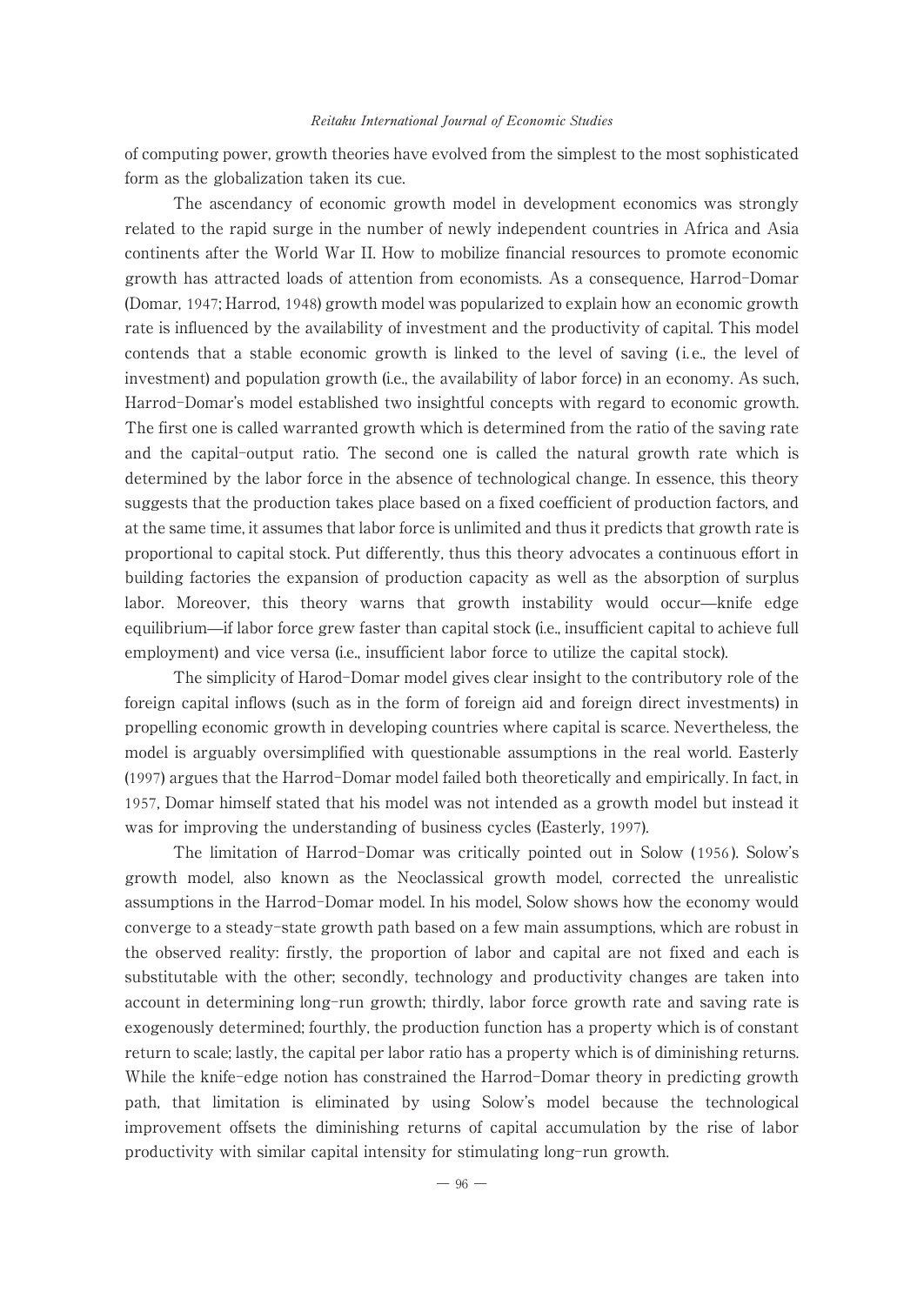There are three popular definitions for neutral technological progress. The Hicks neutral occurs when the ratio of marginal products remain constant for the given capital-labor ratio (Hicks, 1932). Harrod (1942) expanded Hicks's work by defining neutral technological innovation as the phenomenon where the relative input shares remain unchanged at a given capita-labor ratio. On the contrary, Solow (1969) argues that a neutral technological progress means the relative input shares maintained for a given level of labor-capital ratio. In this context, therefore, the Harrod's model is unable to substantiate the role of labor in causing technological progress which is especially critical for explaining the convergence to steady state of growth in developing countries.

Notwithstanding the limitations, the Harrod-Domar growth model is among one of the most popular conceptual framework being used to explain how to overcome domestic saving-investment gap in a developing country by linking the relationship between foreign aid and economic growth. The role of foreign aid in spurring economic growth is derived from the concept of " required " investment to desired growth ratio which also well known as the incremental capital-output ratio (ICOR) which is defined by the followingequation:

$$
ICOR = \frac{\Delta K}{\Delta Y} \tag{1}
$$

where K denotes capital stock and Y is total output. In addition, the model assumes that investment is the only factor to gain substantial growth and investment is contributed by savings. Therefore, capital stock is derived as:

$$
\Delta K = I = sY \tag{2}
$$

where I represents investment, s is average propensity to save. By substituting equation (2) into ⑴, we will obtain the changes in output:

$$
\Delta Y = \frac{sY}{ICOR} \tag{3}
$$

Since growth rate is denoted as  $\frac{\Delta Y}{Y}$  , equation (3) is transformed into the following manner:

$$
\frac{\Delta Y}{Y} = \frac{s}{ICOR} \tag{4}
$$

Equation (4 ) clearly implies that savings play a vital role in stimulating economic growth. Suppose a developing country wants to generate growth rate of let say Y%, that country needs X% of savings given the ICOR is constant. However, it is harder to achieve the desired growth rate because its access to financial resources is severely limited in the developing countries than in the developed countries. The insufficiency of the domestic savings to finance the investment required to achieve the desired growth rate is commonly called the saving gap. In developing countries, because people barely earn subsistence to sustain their basic needs, thus it is relatively harder to fill the saving gap.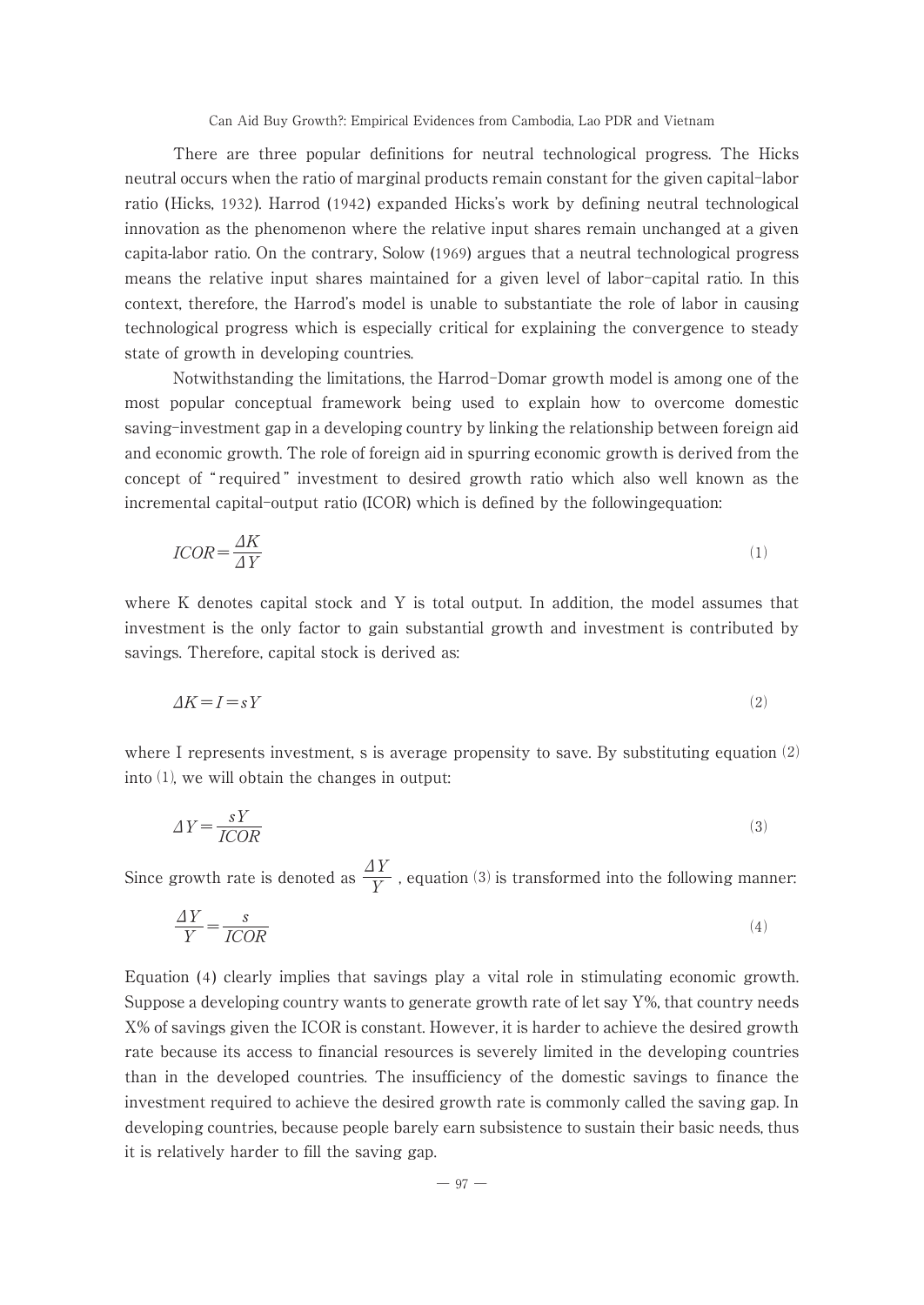The foreign capital comes into play when the developing countries are not capable to mobilize large amount of domestic funds to fill up the saving gap. By and large, foreign capital comes in two forms. The private sectors provide foreign direct investment (FDI) funds while the public sectors could offer foreign capital in a form of foreign aid. Currently, Cambodia, Lao PDR and Vietnam are way below the high-income threshold for ODA eligibility<sup>1)</sup> defined by the Organization for Economic Cooperation and Developmentʻs ( OECD ) Development Assistance Committee (DAC), with gross national income (GNI) amount to \$830 USD, \$1,130 USDand \$1,260 USD, respectively (The World Bank, 2011). On top of that, the development level in these countries has yet to reach a level that could attract huge amount of FDI to cover their huge saving gaps. In 2013, Cambodia, Lao PDR and Vietnam rank at 133, 163 and 99 among 185 countries in the *Doing Business 2013* compiled by the World Bank and International Financial Cooperation (IFC). These ratings are illustrative of the present limitation encounters in these three countries in relying on FDI, and thus they have to seek an alternative channel, viz., ODA to fill their domestic saving gaps.

# **2.2 Aid Effectiveness**

In the past, the fact that ODA is always considered as a morally rightful action to take in engendering a better living for the barely subsistence poor has always been taken for granted. Due to the nature of ODA projects, the society has no suspicious n on whether ODA really works. However, the lack of significant empirical evidences and a bulk of literature contenting about aid ineffectiveness have raised awareness on the issue of the ability of ODA to promote growth in developing countries.

The debates on aid effectiveness is well documented. On one hand, studies have proven that foreign aid has successfully generates economic growth in the recipient countries. On the other hand, empirical findings substantiate that foreign aid hardly achieves what they ought to have established. To sum up, researchers like Asteriou (2009), Chowdhury and Das (2011), Hansen and Tarp (2001), Hatemi-J and Irandoust (2005), Irandoust and Ericsson (2005), Levy (1988), Neanidis and Varvarigos (2009), Selaya (2005) and Whitaker (2006) claim that there is a positive relationship between foreign aid and economic growth in Africa and the South Asia. On the contrary, Bruke and Ahmadi Esfahani (2006), Ellahi and Ahmad (2011), Malik (2008), Muhammad and Qayyum (2011), Nowak-Lehmann *et al.* (2009) and Nushiwat (2007) argue that there is no empirical evidence, but instead the analytical findings show a negative relationship between foreign aid and growth in recipient countries.

The widely cited research by Burnside and Dollar (2000) has raised concerns about the role of government intervention in aid effectiveness. The study claims that foreign aid has positive relationship with growth only in the presence of good policies. This contention is later reinforced in Collier and Dollar (2002). The assertion that foreign aid should only be provided to recipient countries with sound policies̶which is not likely the case in poor developing

<sup>1</sup>) DAC revises the ODA recipient list every three years. Countries that have surpass the high-income threshold (around USD 9,000 at that the last revise date) for three consecutive years would make progress from being eligible ODA recipient countries (OECD, 2013a).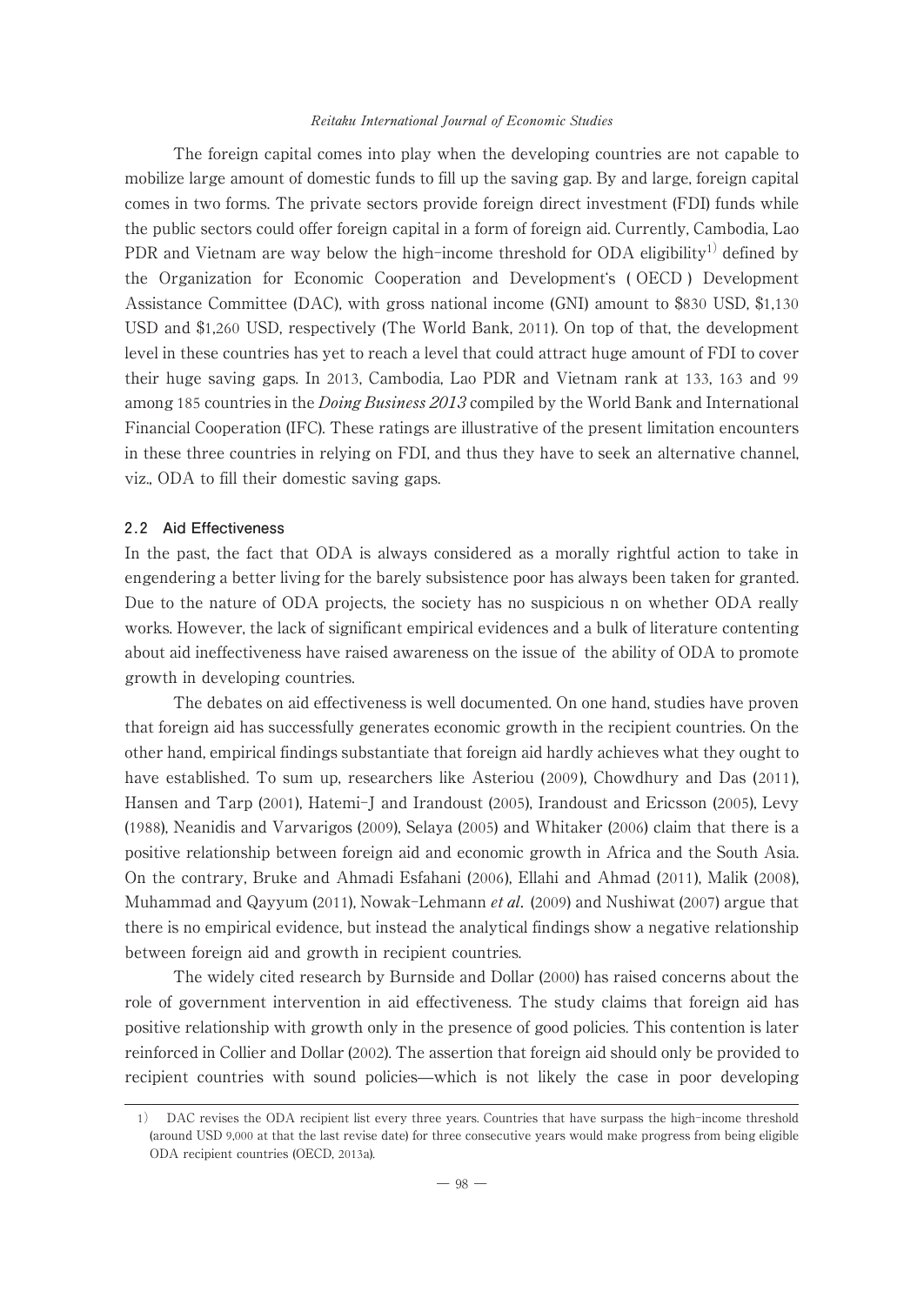countries̶has been challenged by several studies later. Hansen and Tarp (2002), Rajan and Subramanian (2005) and Easterly, Levine and Roodman (2003), Selaya (2005) and Selaya and Thiele (2010) dispute the findings in Burnshide and Dollar (2000). These studies insist that foreign aid has no positive correlation to economic growth even if a recipient country has put in place a good policy framework.

# 3.0 Model Specification and Analytical Method.

This study assumes that the inadequacy of domestic saving in a developing country is filled by foreign aid, which will be channeled into investment activities to promote economic growth. However, it should be noted that in reality the foreign aid includes humanitarian aid as well. Thus, in order to capture the specific impact of foreign aid on economic growth, our analysisuses  $ODA<sup>2</sup>$  as the indicator for foreign aid which excludes the elements for humanitarian aid.

Under these assumptions, we can expect foreign aid and foreign investment are directly proportional to the economic growth in developing countries. In addition, this study also assumes that trade openness which measures the economic liberalization would contribute positively to economic growth. As a result, the effect of the three independent variables viz. the ODA, FDI inflows and trade openness on economic growth which is denoted by the real gross domestic products (GDP), our analytical model can be specified as follow:

$$
LRGDP_t = \beta_1 + \beta_2 LR ODA_{2t} + \beta_3 LRFDI_{3t} + \beta_{4t} LR OPEN_{4t} + \varepsilon_i
$$
\n
$$
\tag{5}
$$

where LRGDP<sub>t</sub> denotes the real GDP, LRODA<sub>2t</sub> represents the ratio of ODA to GDP, LRFDI<sub>3t</sub> is the ratio of FDI received to GDP and  $LROPEN_{4t}$  is the trade openness ratio to GDP within the sample time frame. All these variables are expressed in natural logarithm form in the model. Whereas  $\beta_i$  represents the coefficient for each variable and  $\varepsilon_i$  indicates other factors that influence the economic growth in that particular period.

This empirical analysis uses the annual data of CLVfrom 1993 to 2009 comprises trending variables such as real GDP, real GDP per capita, ODA per capita, real FDI, import and export. This data set is retrieved from the *World Development Indicator 2011* published by the World Bank. The dependent and independent variables adopted in the regression model are real GDP per capita and real ODA to GDP ratio, real FDI to GDP ratio and Trade Openness, respectively. Trade Openness is the sum of export and import.

In order to examine the relationship between ODA and economic growth in CLV, we apply the Auto Regression Distributed Lag (ARDL) cointegration approach<sup>3)</sup> introduced by Pesaran and Shin (1996), Pesaran and Pesaran (1997) and Pesaran and Smith (1998). The ARDL

<sup>2</sup>) There are studies that adopt ODA as as one of their independent variables to examine the aid effectiveness. For example, Bruke and Ahmadi Esfahani (2006), Colier and Dollar (2002), Ellahi and Ahmad (2011), Hansen and Tarp (2001), Levy, 1988, Malik (2008), Murphy and Tresp (2006).

<sup>3</sup>) Asterious (2009), Ellahi and Ahmad (2011), Muhammad and Qayyum (2011) have applied the ARDL approach in their studies to analyze the aid-growth relationship.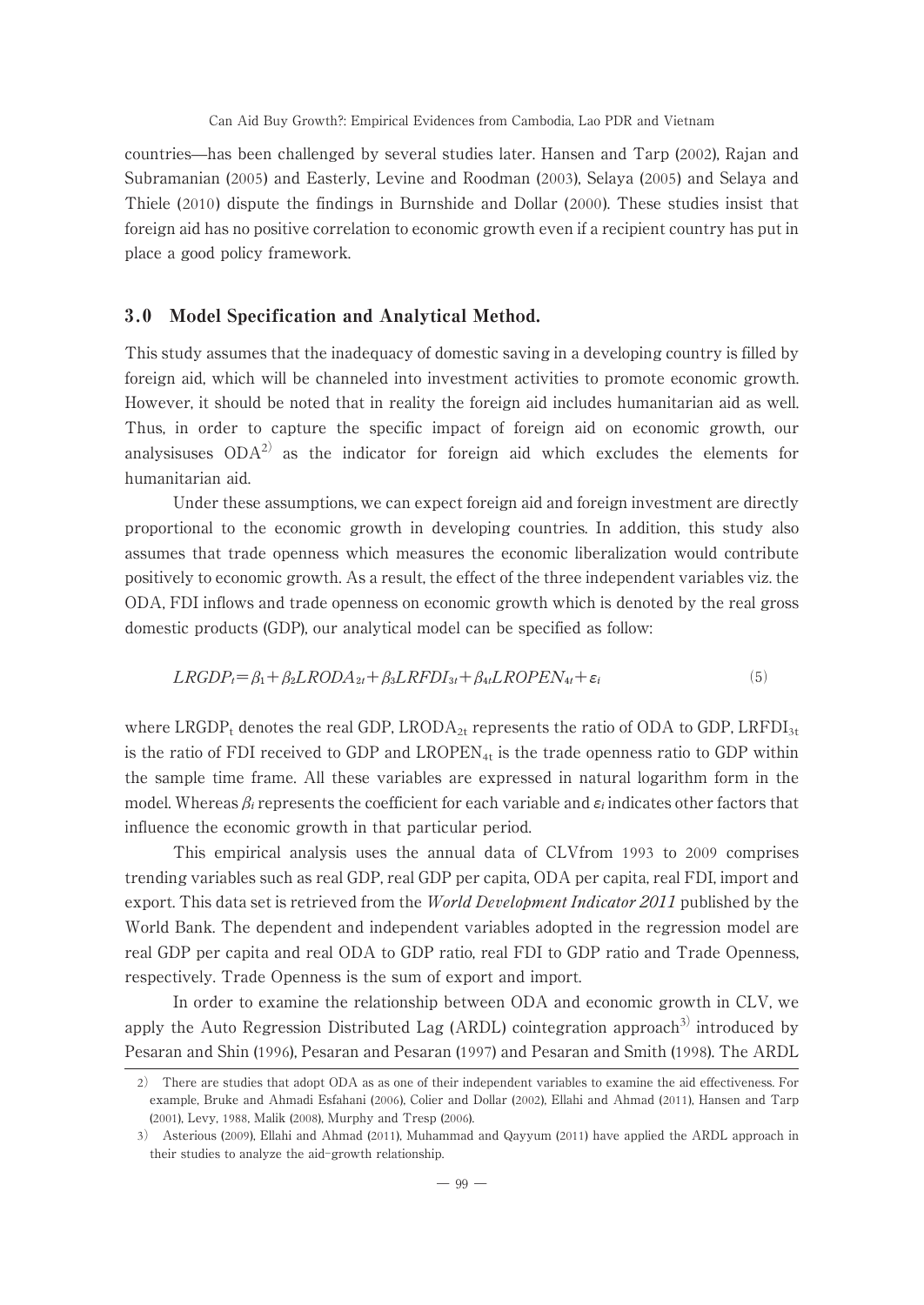method is chosenbecause it has several advantages over other conventional cointegration tests. Firstly, the approach allows the application on a small sample size. Secondly, this approach is capable to capture both long and short run dynamics in cointegration analysis which is the focus of this study. Thirdly, the approach can also tolerate different level of integration of the data series (Pesaran & Pesaran, 1997). Lastly, we use ARDL since this study is dealing with a relatively small sample size and it is found that the variables are integrated at different orders based on the unit root tests.

#### **3.1 Integrational Test**

In carrying out the ARDL cointegration analysis, unit root tests on the time series data is conducted in order to identify order of integration because the approach is inapplicable on I(2) variables. Furthermore, univariate unit root tests are also necessary before further tests to avoid spurious regression within the data as well as to determine which approach is more appropriate for further investigation. All three unit root tests namely the Augmented Dickey-Fuller (ADF) test, Phillip Perron (PP) test and Kwaitkowski-Phillip-Schmidt-Shin (KPSS) test are conducted to examine the "stationarity" of the time series data. We note that the KPSS test developed by Kwiatkowski *et al.* (1992) has stronger explanatory power in dealing with a small sample size over the other two methods<sup>4)</sup>. Consequently, KPSS test resultsare given more emphasis because the sample size in this study is rather small. However, the ADF and PP tests are useful in gauging the results for other variables<sup>5)</sup>.

#### **3.2 Cointegration Test**

After the pre-testing on the characteristics of the variables, the next step is to investigate the existence of long-run relationship between the tested variables. In other words, variables in equation  $(5)$  might be nonstationary and thus the dependent variable and independent variables are integrated series. The existing literature suggests several ways such as ARDL cointegration approach, Johansen-Juselius cointegration test<sup>6)</sup> and Pedroni's cointegration test<sup>7)</sup> to examine trending variables in this study, viz., the cointegration between the growth and aid.

This study applies the ARDL approach for its reliability on a small sample size and other strengths mentioned above. This approach is consistent with Asterious ( 2009 ), Ellahi and Ahmad (2011), Muhammad and Qayyum (2011), where their studiesuse the ARDL framework to analyze the impact of foreign aid on economic growth. In this analytical method, the computed F-statistics were obtained using the ARDL bound test to substantiate the null

<sup>4</sup>) According to Schwert (1989), Kwiatkowski et al. (1992) and Leybourne and Newbold (2000) ADF tests have lower power on small samples, particularly if the series consists of structural breaks.

<sup>5</sup>) ADF and PP tests are widely used (Bhavan et al., 2011; Chowdhury & Das, 2011; Ellahi & Ahmad, 2011; Malik, 2008 and Muhammad & Qayyum, 2011) to determine the presence of unit root.

<sup>6</sup>) For example, Chowdhury & Das (2011), Irandoust & Ericson (2004), and Malik (2008) apply the Johansen-Juselius cointegration test to determine the cointegration vector by looking at both the trace test and ( $\lambda$ <sub>trace</sub>) and the maximum eiganvalue ( $\lambda_{\text{max}}$ ) test.

<sup>7</sup>) Chowdhury and Das ( 2005 ) and Hatemi-J and Irandoust ( 2005 ) conducted the Pedroni's cointegration test to establish the long-run relationship from panel data.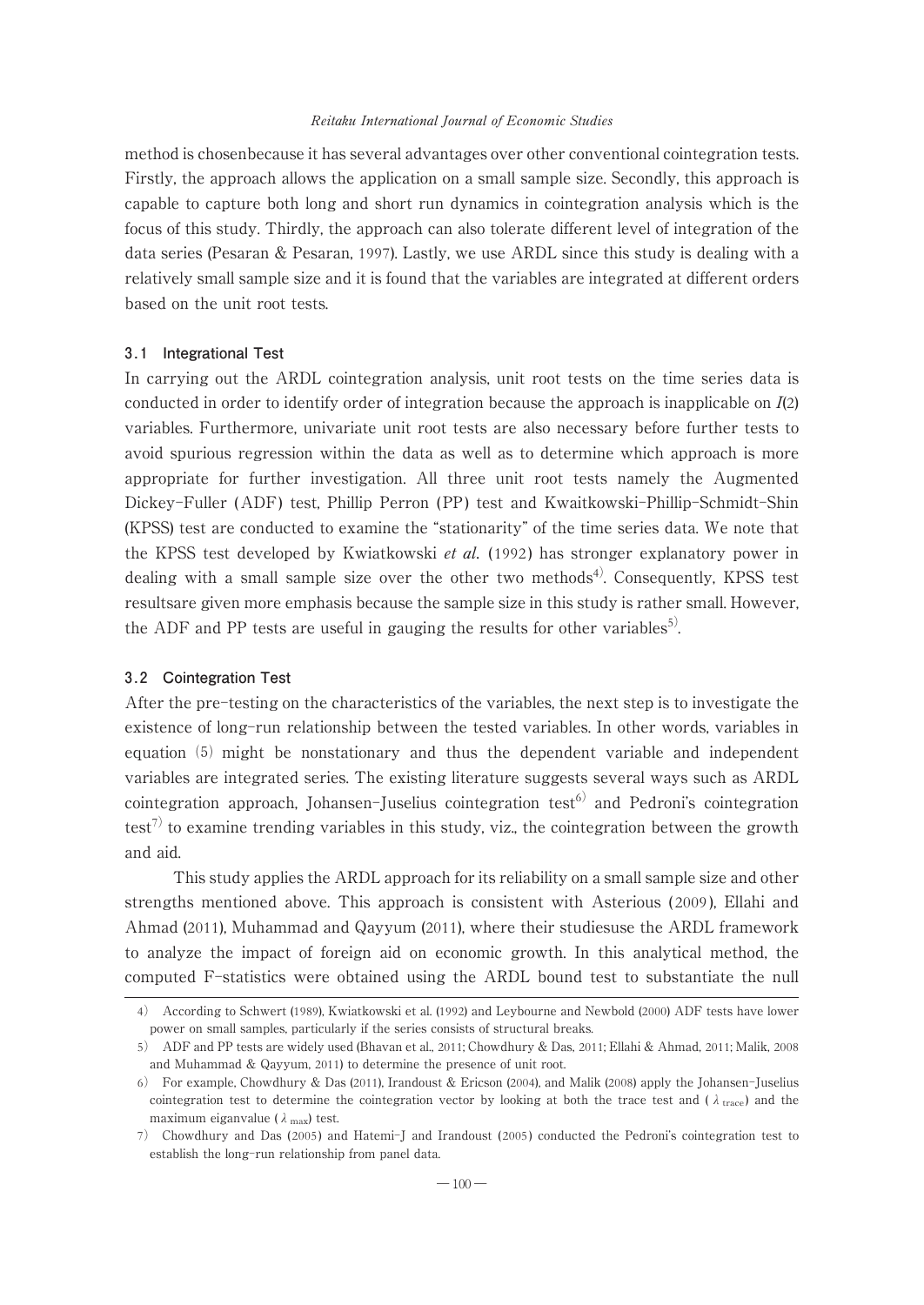hypothesis of no cointegration in the long run. Furthermore, this refers to critical values tabulated in Narayan (2005) instead of those values in Pesaran *et al.* (2001) due to the relative reliability of the former set of critical value with relatively small data size $8^{\circ}$ . The null hypothesis is rejected whenever the computed F-statistics are higher than the upper bound value. In contrast, the F-statistics lower than the lower bound value fail to reject the null of no cointegration.

# **3.3 Error Correction Model (ECM)**

The Granger representation theorem states that there is a close linkage between cointegration and error correction model where the cointegrated time series must be supported by an error correction representation and vice versa<sup>9)</sup> (Engle & Granger, 1978). There are studies (Asteriou, 2009; Chowdhury & Das, 2011; Mailk, 2008; Ellahi & Ahmad, 2011) that apply ECM model to capture both the long run and short run dynamic simultaneously after the cointegration is identified beforehand as suggested by Keele (2005).

On one hand, eachestimated coefficient by the ECM system represents the short-run elasticity when the independent variables changes by one unit. On the other hand, the long run relationship can be determined by the error correction term (ECT) which demonstrates the speed of adjustment of the function towards the long run equilibrium.

#### **3.4 Granger Causality Test**

The causal relationship between the variables can be verified by conducting the Granger causality test. Engle and Granger (1987) show that the causal relationship can be examined based on the vector error correction framework ( VECM  $1^{10}$ ) instead of the vector autoregressive (VAR) model if any cointegrating vector is detected. They pointed out that the exclusion of ECT in the case of cointegrated variables within a VAR framework will lead to specification bias and thus cause the elimination of an important constraint. Therefore, they have developed the VECM model to accommodate the occurrence of cointegration vector.

Short run causality between the dependent variable and an explanatory variable in a time series can be determined by using the Wald test (F-statistics) through the significance of joint test with an application of sum of lags of the explanatory variables in the model. The rejection of the null hypothesis indicates that a time series explanatory variable Granger-causes the dependent variable.

<sup>8</sup>) According to Narayan (2005), the use of critical value available in Perasan et al. (2001) may be misleading because it was stimulated on the basis of larger sample size of around 500 to 1,000 observations. Whereas, the critical value computed by Narayan (2005) was based on smaller sample size of 30 to 80 observations.

<sup>9</sup>) The ECT needs to be negative, less than one and statistically significant at a certain level of significance in order to confirm the long run cointegration characteristic established in the cointegration test.

<sup>10</sup>) The result of ECT was reported in Asteriou (2009), Chowdhury and Das (2011) and Ellahi and Ahmad (2011) to explain on the speed of adjustment.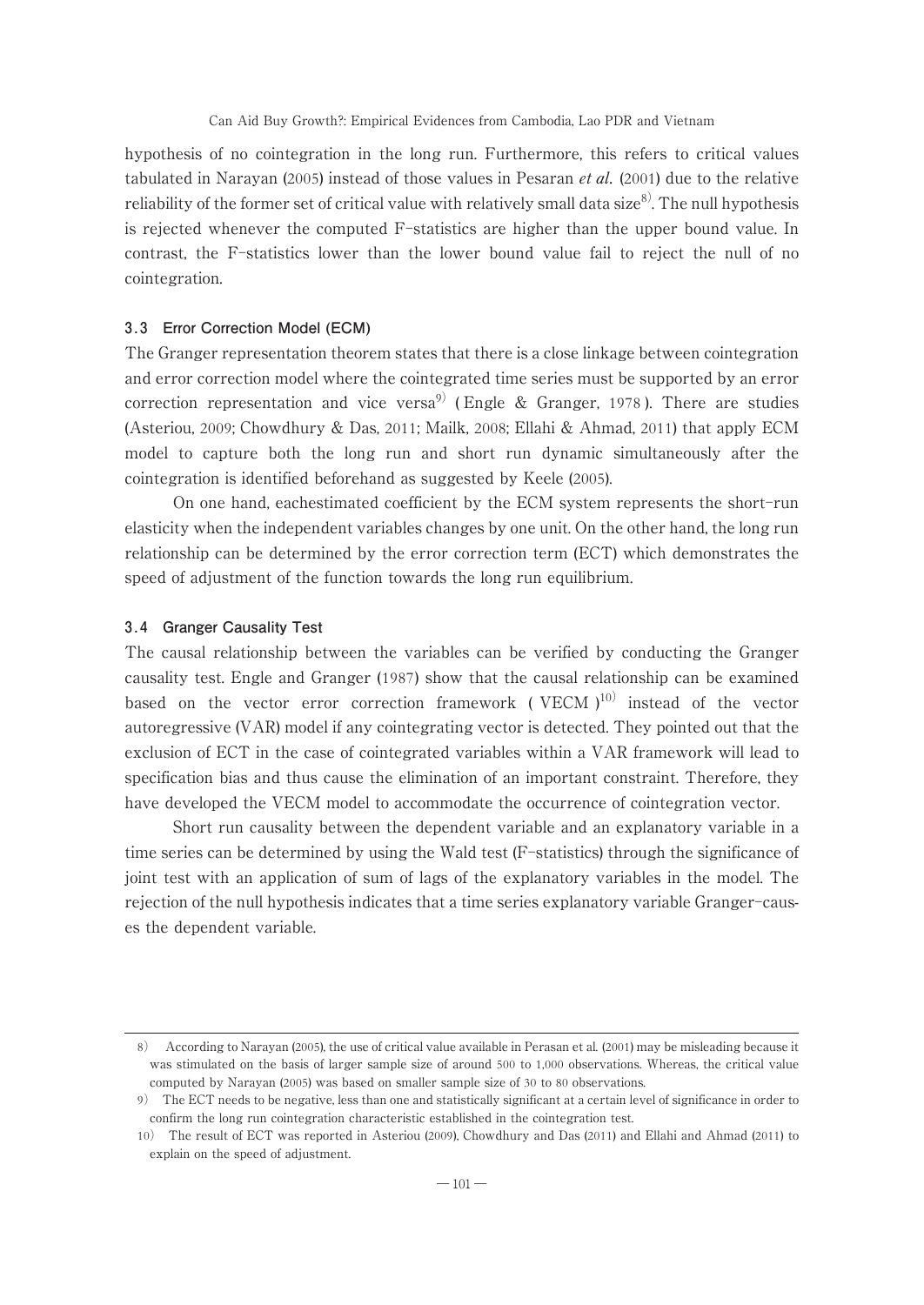## 4.0 Empirical Findings and Discussions

#### **4.1 Unit Root Test Results**

Three unit root tests, viz., ADF, PP and KPSS were conducted but this studyuses the results generated from the KPSS because its results are more reliable for a relative small sample size. This is consistent with studies carried out by Kwiatkowski *et al.*(1992), Leybourne and Newbold (2000) and Schwert (1989).

The test begins with testing the significance of the trend of a particular variable at level. A significant trend component for a specific variable will be preceded with testing it with a trend component at level and first difference depending on its stationary process. On the other hand, a variable will be tested without the trend component at level and first difference whenever the trend is found to be insignificant. Stationarity at level indicates that the variable is integrated at order zero, I(0). Whereas, variables that are stationary at first difference are known to have first order integration,  $I(1)$  and so on.

Table 1 presents the results of the KPSS test and Table 2 summarizes the integration test outcomes for Cambodia, Laos PDR and Vietnam. These tables exhibit that the variables for all countries have mixed order of integration containing both  $I(0)$  and  $I(1)$  for each country. For this reason, the ARDL framework is used for cointegration testing to accommodate the variation of integration order.

| Variables       |                   | Lao PDR<br>Cambodia  |                   |                      | Vietnam           |                      |
|-----------------|-------------------|----------------------|-------------------|----------------------|-------------------|----------------------|
|                 |                   |                      | Level             |                      |                   |                      |
| Specification   | Constant<br>Trend | Constant<br>No Trend | Constant<br>Trend | Constant<br>No Trend | Constant<br>Trend | Constant<br>No Trend |
| LRGDPPC         | $0.1507(2)$ **    |                      | $0.2928(0)$ ***   |                      | $0.1945(0)$ **    |                      |
| LODAGDP         | 0.0897(0)         |                      | $0.1601(2)$ **    |                      |                   | 0.1809(1)            |
| <b>LFDIGDP</b>  |                   | 0.1296(2)            |                   | 0.1393(2)            |                   | 0.2049(2)            |
| <b>LOPNGDP</b>  | $0.1509(0)$ **    |                      | 0.0763(1)         |                      | $0.1567(2)$ **    |                      |
|                 |                   |                      | First Difference  |                      |                   |                      |
| <b>ALRGDPPC</b> |                   | 0.1925(1)            |                   | 0.2070(2)            |                   | 0.1107(1)            |
| <b>ALODAGDP</b> |                   |                      |                   | 0.3732(1)            |                   |                      |
| <b>ALFDIGDP</b> |                   |                      |                   |                      |                   |                      |
| <b>ALOPNGDP</b> |                   | 0.2960(1)            |                   |                      | 0.3621(0)         |                      |

**Table 1 KPSS Unit Root Test Results**

Notes: The KPSS test is based on the null hypothesis of no unit root (stationary). Asterisks (\*, \*\*, \*\*\*) indicate the rejection of the null hypothesis at 1%, 5% and 10%, respectively. The critical value for KPSS 1%, 5% and 10% significant level is 0. 216, 0.146 and 0.119, respectively. The maximum bandwidth for KPSS has been chosen on the basis of Newey West (1994) and the lag selection is shown in parenthesis.

|                |          | $1$ able $2$ building $\theta$ of bill hoot restricts and |         |
|----------------|----------|-----------------------------------------------------------|---------|
| Variables      | Cambodia | Lao PDR                                                   | Vietnam |
| <i>LRGDPPR</i> | I(1)     | I(1)                                                      | I(1)    |
| <b>LODAGDP</b> | I(0)     | I(1)                                                      | I(0)    |
| <b>LFDIGDP</b> | I(0)     | I(0)                                                      | I(0)    |
| <i>LOPNGDP</i> | I(1)     | I(0)                                                      | I(1)    |

|  | Table 2 Summary of Unit Root Test Results |
|--|-------------------------------------------|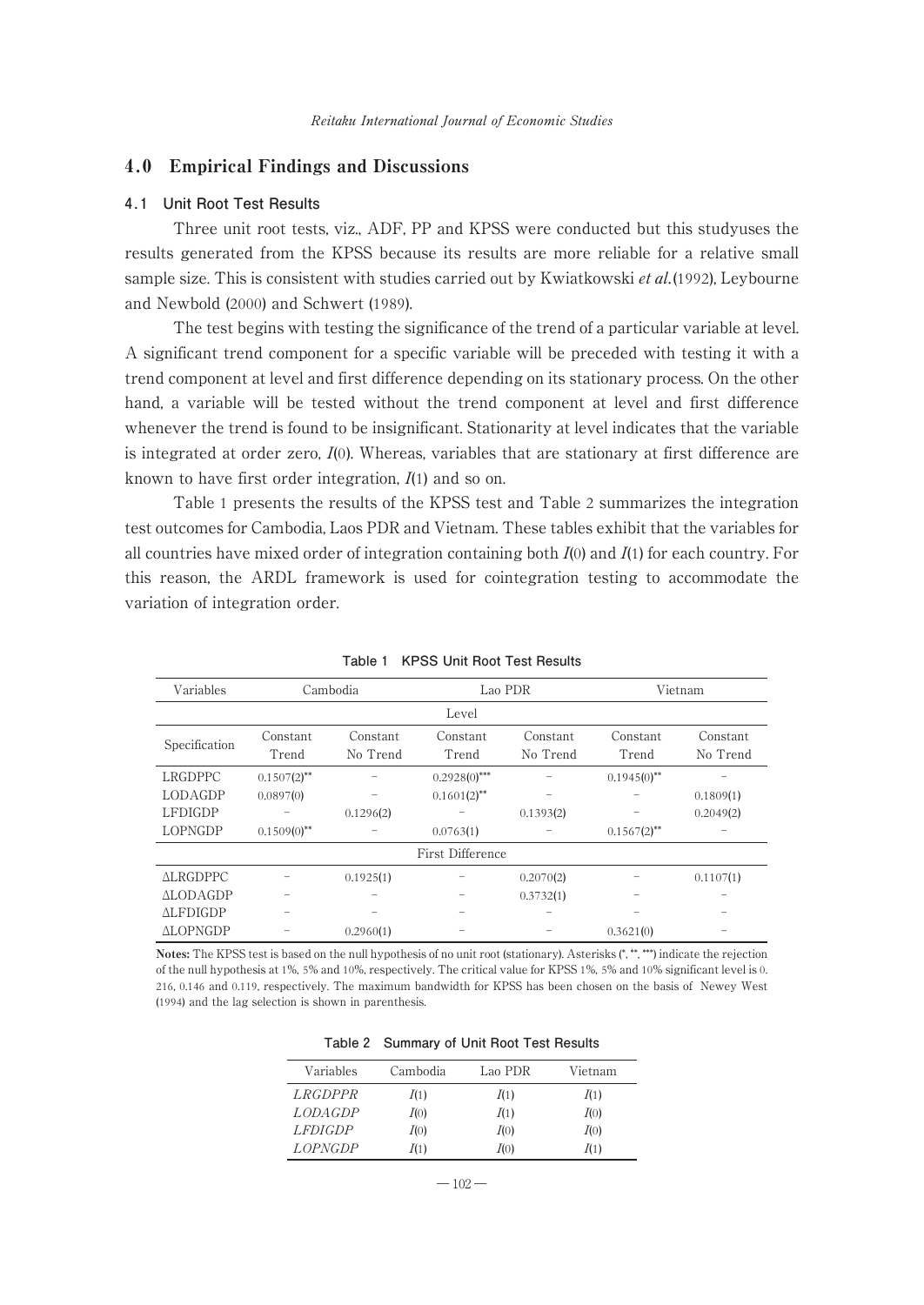| Lag Order                                                                             |                                                                                                                                      |             | 1           |
|---------------------------------------------------------------------------------------|--------------------------------------------------------------------------------------------------------------------------------------|-------------|-------------|
| Cambodia                                                                              |                                                                                                                                      |             |             |
|                                                                                       | lrgdppc <sub>t</sub> lodagdp <sub>t</sub> , lfdigdp <sub>t</sub> , lopngdpt                                                          |             | 0.6407      |
|                                                                                       | $\lceil \frac{1}{2} \rceil$ legdptc <sub>t</sub> , lfdigdp <sub>t</sub> , lopngdp <sub>t</sub>                                       |             | 0.2703      |
|                                                                                       | $lfdiqdb_l lrgdbbc_l, lodagdb_l, lopngdb_l$                                                                                          |             | 2.1918      |
|                                                                                       | $\log \frac{1}{2}$ lrgdppc <sub>t</sub> , lodagdp <sub>t</sub> , lfdigdp <sub>t</sub>                                                |             | $5.8160**$  |
| Lao PDR                                                                               |                                                                                                                                      |             |             |
|                                                                                       | lradppc: lodagdp <sub>t</sub> , lfdigdp <sub>t</sub> , lopngdpt                                                                      |             | 1.2403      |
|                                                                                       | $\lceil \frac{1}{2} \rceil$ legdptc <sub>t</sub> , lfdigdp <sub>t</sub> , lopngdp <sub>t</sub>                                       |             | 1.7015      |
|                                                                                       | lfdigdp <sub>t</sub> lrgdppc <sub>t</sub> , lodagdp <sub>t</sub> , lopngdpt                                                          |             | 1.6047      |
| $\log \frac{1}{2}$ lrgdppc <sub>t</sub> , lodagdp <sub>t</sub> , lfdigdp <sub>t</sub> | 2.2425                                                                                                                               |             |             |
| Vietnam                                                                               |                                                                                                                                      |             |             |
| $lrqdpbcl   lodagdpl, lfdiqdbl, lopngdpl$                                             | $9.0386***$                                                                                                                          |             |             |
|                                                                                       | $\lceil \frac{1}{2} \rceil$ lodged $\lceil \frac{1}{2} \rceil$ logged $\lceil \frac{1}{2} \rceil$ logged $\lceil \frac{1}{2} \rceil$ |             | $4.9102*$   |
|                                                                                       | $lfdiqdb_l lrgdbbc_l, lodagdb_l, lopngdb_l$                                                                                          |             | $8.1514***$ |
| $\log \frac{1}{2}$ lopngd $p_i$ logd $p_i$ , lodagd $p_i$ , l $f$ digd $p_i$          | 2.3347                                                                                                                               |             |             |
| Critical values for bound test:                                                       |                                                                                                                                      |             |             |
| $N=30, k=3$                                                                           | Lower Bound                                                                                                                          | Upper Bound |             |
| $1\%$                                                                                 | 5.333                                                                                                                                | 7.063       |             |
| 5%                                                                                    | 3.710                                                                                                                                | 5.018       |             |
| 10%                                                                                   | 3.008                                                                                                                                | 4.150       |             |

**Table 3 Results of Bound Test (F-statistics) for Cointegration**

Notes: The critical values of the lower bound and the upper bound are obtained from Narayan (2005, p1988) – Appendix, Critical values for the bound test: case III: unrestricted intercept and no trend with  $k = 3$ . The Asterisk  $(*)^*$ and \*\*\*) denotes the rejection of the null hypothesis of no cointegration as the F-statistic is greater than the critical value for upper bound.

## **4.3 ARDL Bound Test Results**

Table 3 presents the computed F-statistics for testing the null hypothesis of no long run cointegration among the variables. The significance level of F-statistics is marked with asterisks ( \*). The empirical findings show that the variables have long run relationship for Cambodia and Vietnam where a certain F-statistics in the equation set are larger than the upper bound's critical value at 5% significance level. On the other hand, the F-statistics for Lao PDR's ARDL equation fails to show that the variables are cointegrated in the long run given the test statistics generated are lower than the lower bound's critical values.

#### **4.4 Diagnostic Tests**

In order to verify the validity of the findings in the previous section, we conducted diagnostic tests. The existing literature suggests the autoregressive conditional heteroscedasticity (ARCH) model, Ramsey Regression Equation Specification Error Test (RESET) model, Jarque-Bera normality test, cumulative sum (CUSUM) test and CUSUM of square test are useful approaches for performing diagnostic tests used to gauge the goodness of fit of the model. These tests are proven to be useful to in examiningif there were any disturbance variances such as autocorrelation, specification error, non-normal distribution of error term in time series models. In addition, the CUSUM and CUSUM of square tests are useful to examine the stability of the model throughout the period of study.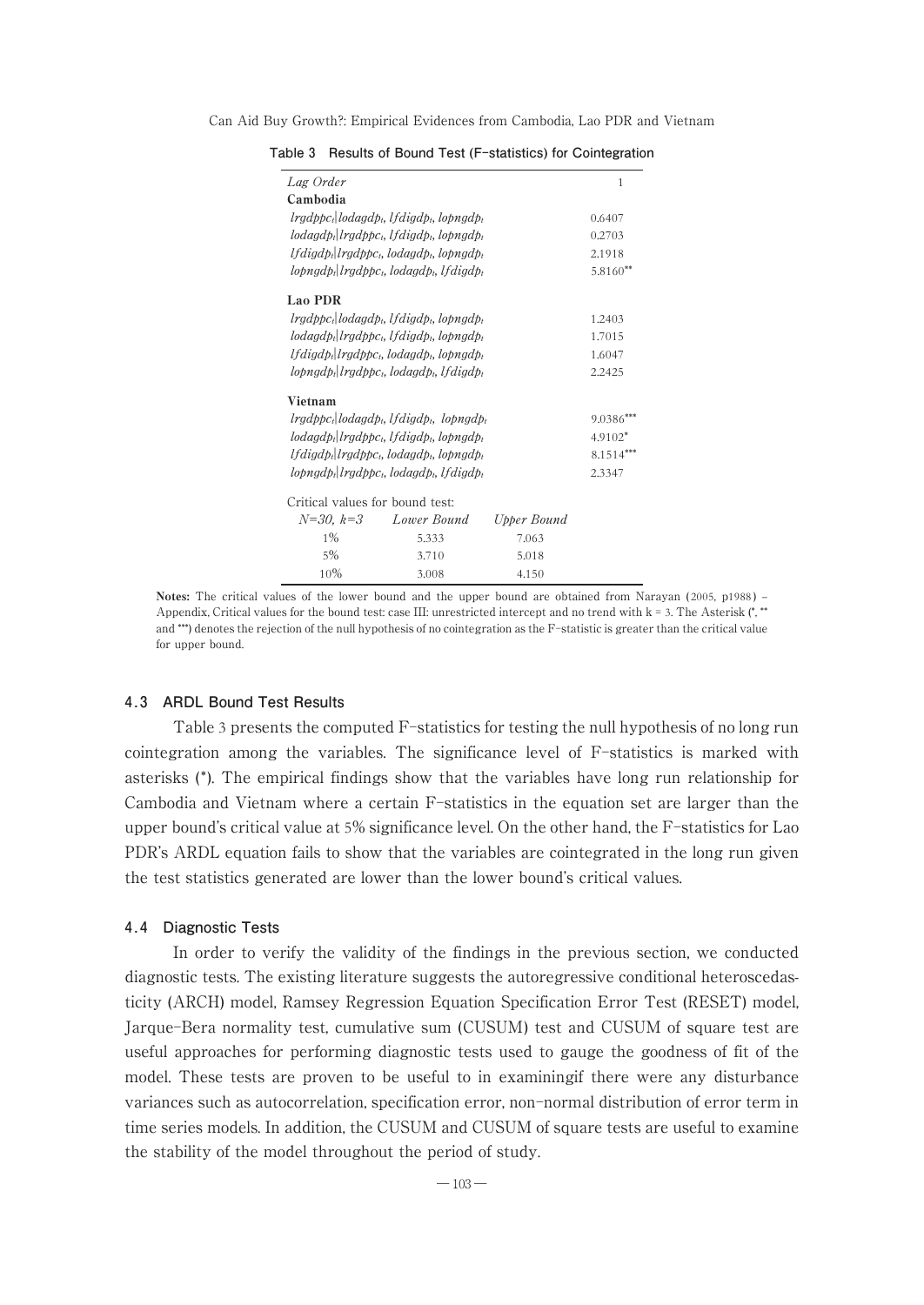Reitaku International Journal of Economic Studies

|                | Cambodia     | Lao PDR  | Vietnam  |
|----------------|--------------|----------|----------|
| ARCH test      | 0.4885       | 0.1568   | 1.8042   |
|                | (0.4979)     | (0.6991) | (0.2041) |
| Ramsey's RESET | 9.3517       | 6.3673   | 3.9102   |
|                | $(0.0923)^*$ | (0.1277) | (0.1866) |
| Normality      | 0.6118       | 0.6029   | 0.7913   |
|                | (0.7364)     | (0.7397) | (0.6733) |
|                |              |          |          |

**Table 4 Diagnostic Tests Results for ARDL Models**

Notes: The figure in parenthesis is p-value. Normality test is base on a test of skewness and kurtosis or residuals. Ramsey's RESET test is for functional form, and the ARCH test for serial correlation. The asterisks \*, \*\*, \*\*\* denote rejection of the null hypothesis at 10%, 5% and 1% respectively.

Table 4 presents the diagnostic test results for ARCH test, Ramsey`s RESET and Jarque-Bera test. The results infer that the models for all three countries are normally distributed, free from serial correlation and misspecification problems as the test-statistics could not reject the null of presence of the problemspertain to normality, serial correlation and specification at 5% significance level. Furthermore, Figure 1 illustrates the graphical results of the CUSUM and CUSUM of square tests. The plots for Cambodia, Lao PDR and Vietnam are all in 5% significance level. These findings validate that the estimated models are statistically stable throughout the period of study at 5% significance level.

#### **4.5 Error Correction Model (ECM) Results**

According to Kremers, Ericsson and Dolado (1992), the bound test itself is not sufficient to conclude the relationship between the variables. In order to confirm the existence of a long run cointegration, this analysis performs ECM test for the purpose of supporting the ARDL bound test results

More specifically, we conduct ECM analysis for both the models for Cambodia and Vietnam in order to gauge the long run cointegration from ARDL bound test. Table 5 summarizes the results of ECM for Cambodia and Vietnam. The ECM results validate the presence of long run relationship among the variables as the ECT for both the countries are negative values, less than one and are statistically significant at 10% level.

Also, the estimated coefficients show the immediate impact of ∆LODAGDP, ∆LFDIGDP and ∆LOPNGDP on ∆LRGDPPC. The negative sign of the ∆ODAGDP coefficients in Cambodia and Vietnam, respectively, imply that ODA has inverse impact on the economic growth in the short run during the period of study. However, the estimated results are statistically insignificant in terms of ∆ODAGDP coefficients infer that the ODA components are not crucial in the economic growth in the short run in both countries.

The ECT coefficient is useful in estimating the speed of adjustment of the model towards the long run equilibrium. The estimated coefficient of ECT for Cambodia and Vietnam is -0.2403 and -0.3064, respectively. These findings imply that any disequilibrium in the system adjusts approximately 24% for Cambodia and 31% for Vietnam. Simply put, Cambodia takes around four to five years to revert back to equilibrium while Vietnam will take around two years to do so.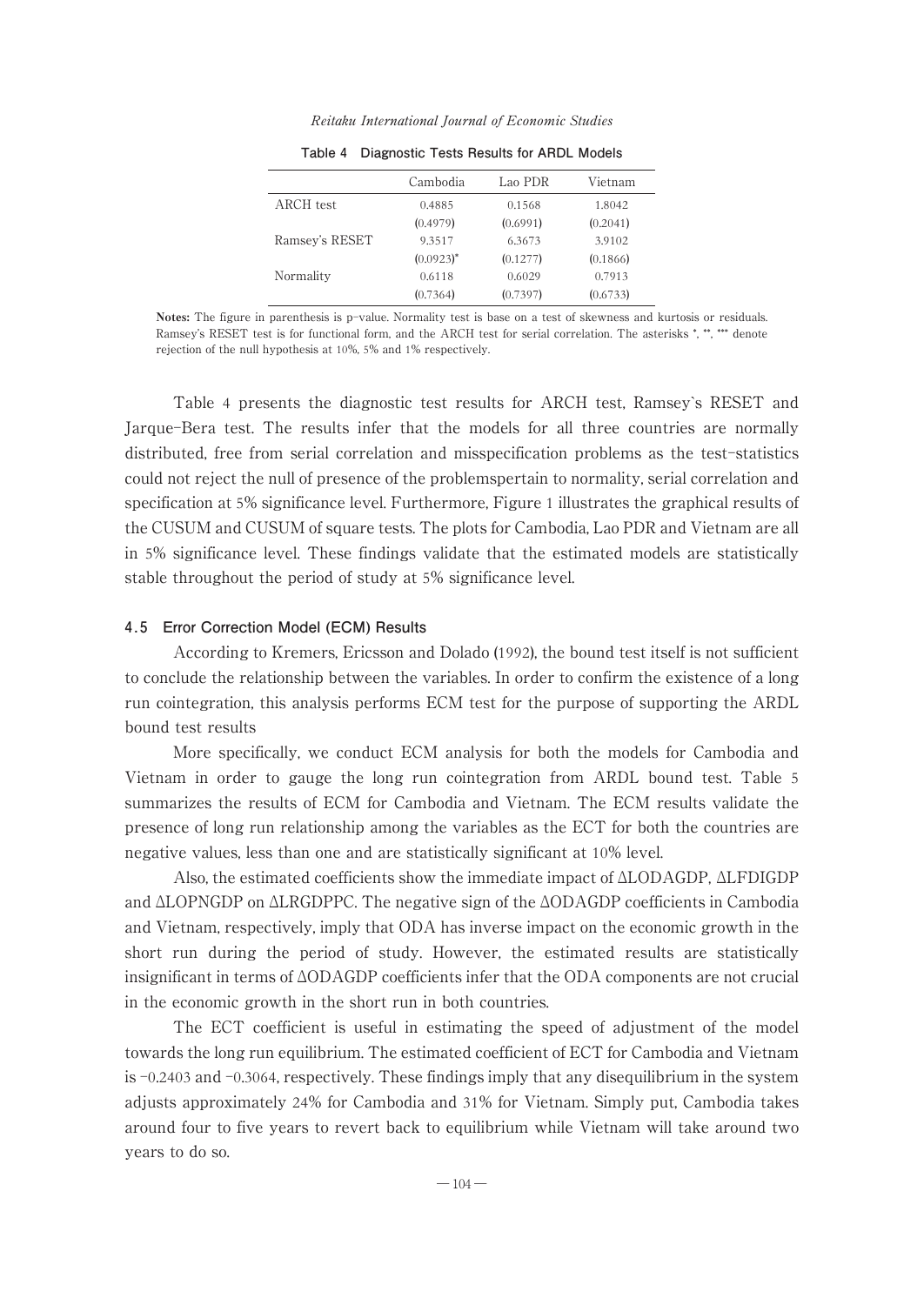

0.4 0.8 1.2 1.6 0 2 4 6 - CUSUMofSquares ---- 5% Significance  $-0.4 + 2007$ 0.0 0.4 0.8 1.2 1.6 2007 2008 2009 - CUSUM ---- 5% Significance **-6** -4 -2 0 2 4 6 2007 2008 2009 - CUSUMofSquares ---- 5% Significance  $-0.4 + 2007$ 0.0 0.4 0.8 1.2 1.6 2007 2008 2009 - CUSUM ---- 5% Significance  $-6 +$ <br>2007 -4 -2  $\mathbf{0}$ 2 4 6 2007 2008 2009 Plot of Cumulative Sum of Squares of Recursive Plot of Cumulative Sum of Recursive Residuals **Vietnam** Plot of Cumulative Sum of Squares of Recursive Plot of Cumulative Sum of Recursive Residuals **Lao PDR** Plot of Cumulative Sum of Squares of Recursive Plot of Cumulative Sum of Recursive Residuals **Cambodia**

#### **Figure 1 Plots of CUSUM and CUSUM of Squares**

- CUSUM ---- 5% Significance  $-6 +$ <br>2007 -4 -2 2007 2008 2009

 $-105-$ 

 $-0.4 + 2007$ 

0.0

- CUSUMofSquares ---- 5% Significance

2007 2008 2009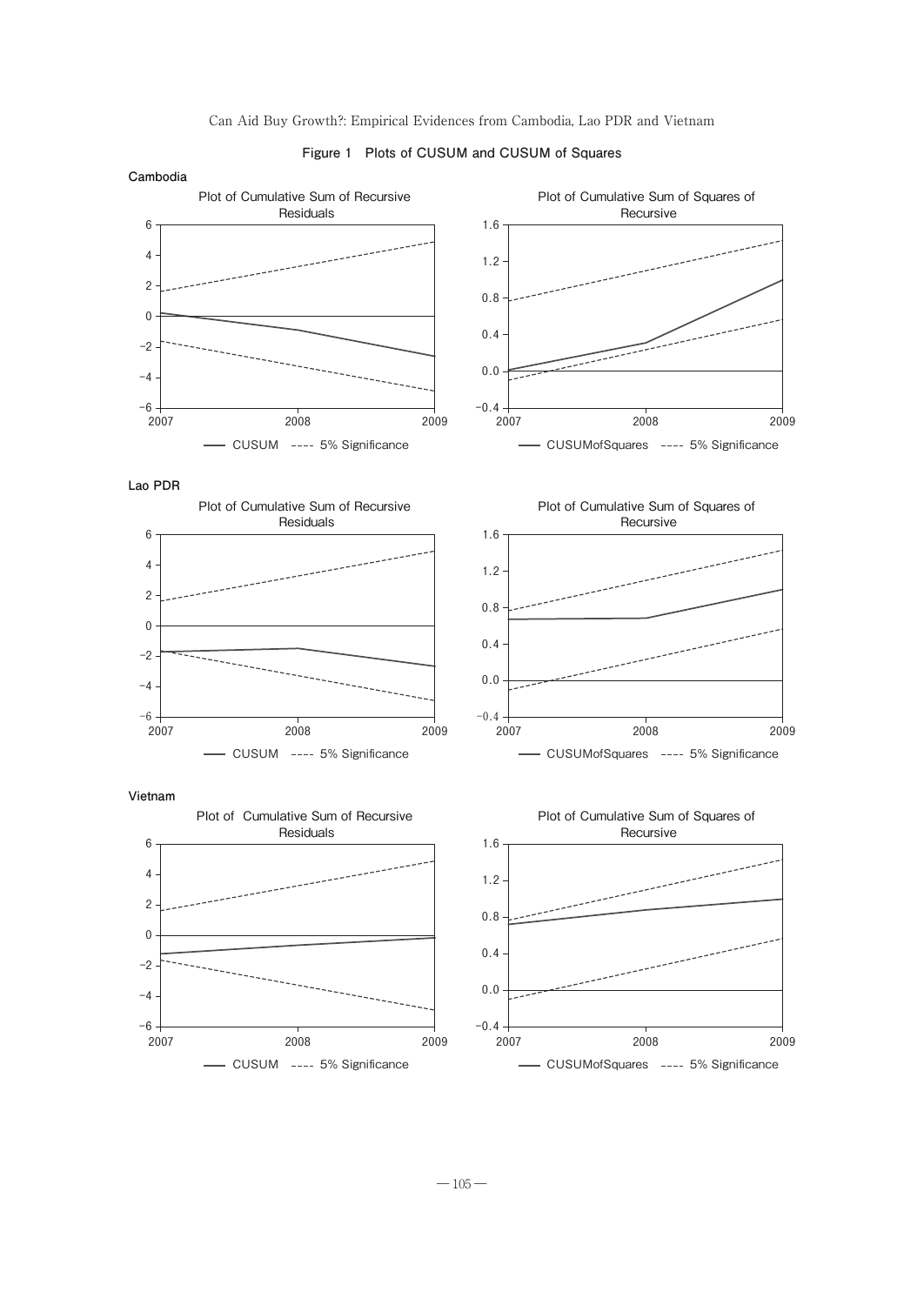| I. Long Run Estimated Coefficients        |             |             |  |  |
|-------------------------------------------|-------------|-------------|--|--|
|                                           | Cambodia    | Vietnam     |  |  |
| $ECT_{t-1}$                               | $-0.2403*$  | $-0.3064*$  |  |  |
|                                           | $(-2.4439)$ | $(-2.2895)$ |  |  |
|                                           | [0.0502]    | [0.0620]    |  |  |
| $\triangle$ <i>lrgdppc</i> <sub>t-1</sub> | $0.7411***$ | 0.2302      |  |  |
|                                           | (3.3476)    | (0.7640)    |  |  |
|                                           | [0.0155]    | [0.4738]    |  |  |
| $\Delta$ lodagd $p_t$                     | $-0.0712$   | $-0.0288$   |  |  |
|                                           | $(-1.1903)$ | $(-0.9204)$ |  |  |
|                                           | [0.2789]    | [0.3929]    |  |  |
| $\triangle$ <i>lodaadb</i> <sub>t-1</sub> | 0.0311      | 0.0196      |  |  |
|                                           | (0.6910)    | (1.6014)    |  |  |
|                                           | [0.5154]    | [0.1604]    |  |  |
| $Alfdiqdb_i$                              | 0.0272      | $-0.0278$   |  |  |
|                                           | (1.9219)    | $(-1.5693)$ |  |  |
|                                           | [0.1030]    | [0.1676]    |  |  |
| $\triangle I f \, diag d p_{t-1}$         | $-0.0033$   | 0.0208      |  |  |
|                                           | $(-0.2111)$ | (1.9192)    |  |  |
|                                           | [0.8398]    | [0.1034]    |  |  |
| $\Delta$ lopngd $p_t$                     | $0.1234*$   | 0.0697      |  |  |
|                                           | (2.2211)    | (1.2935)    |  |  |
|                                           | [0.0681]    | [0.2434]    |  |  |
| $\triangle$ lopngd $p_{t-1}$              | $-0.1137$   | $-0.1100$   |  |  |
|                                           | $(-1.2171)$ | $(-1.0903)$ |  |  |
|                                           | [0.2693]    | [0.3174]    |  |  |
| Constant                                  | 0.0035      | $0.0201*$   |  |  |
|                                           | (0.4178)    | (2.2752)    |  |  |
|                                           | [0.6907]    | [0.0632]    |  |  |
|                                           |             |             |  |  |

Reitaku International Journal of Economic Studies

| Table 5 Error Correction Model Results |  |  |  |
|----------------------------------------|--|--|--|
|----------------------------------------|--|--|--|

Notes: Value in parentheses is t-statistic. The value in square brackets is p-value. The asterisks \*, \*\* and \*\*\* represents the rejection of H<sub>0</sub> significant at 10%, 5% and 1% respectively.  $ECT = LRGDPPC_{t-1} - \alpha_1 LODAGDP_{t-1}$  $-\alpha_2 LFDIGDP_{t-1} - \alpha_3 LOPNGDP_{t-1}$ 

|                | II. Short Run Causality Test (Wald Test F-satistics) |           |
|----------------|------------------------------------------------------|-----------|
| <i>LRGDPPC</i> | 3.3665*                                              | 2.1754    |
|                | (0.0826)                                             | (0.1834)  |
| LODA GDP       | 2.7132                                               | $3.6966*$ |
|                | (0.1249)                                             | (0.0683)  |
| <i>LFDIGDP</i> | 1.2549                                               | $4.1744*$ |
|                | (0.3949)                                             | (0.0529)  |
| <i>LOPNGDP</i> | 1.3241                                               | 0.9883    |
|                | (0.3709)                                             | (0.5055)  |

Notes: LRGDPPC=Log of real GDP per capita; LODAGDP=Log of ODA-GDP ratio; LFDIGDP=Log of FDI-GDP ratio; LOPNGDP=Log of economic openness-GDP ratio. The asterisk \* denote statistically significant at 10% level. Figure in bracket represents the p-value.

#### **4.6 Short Run Causality Test**

We performed the Wald test of F-statistics in order to corroborate the short run causality for Cambodia and Vietnam after the long run causality is determined in the ECM test. Panel II in Table 5 summarizes the results of the causality test. The empirical evidences show that ODA, FDI and economic openness granger-cause the GDP in Cambodia at 10%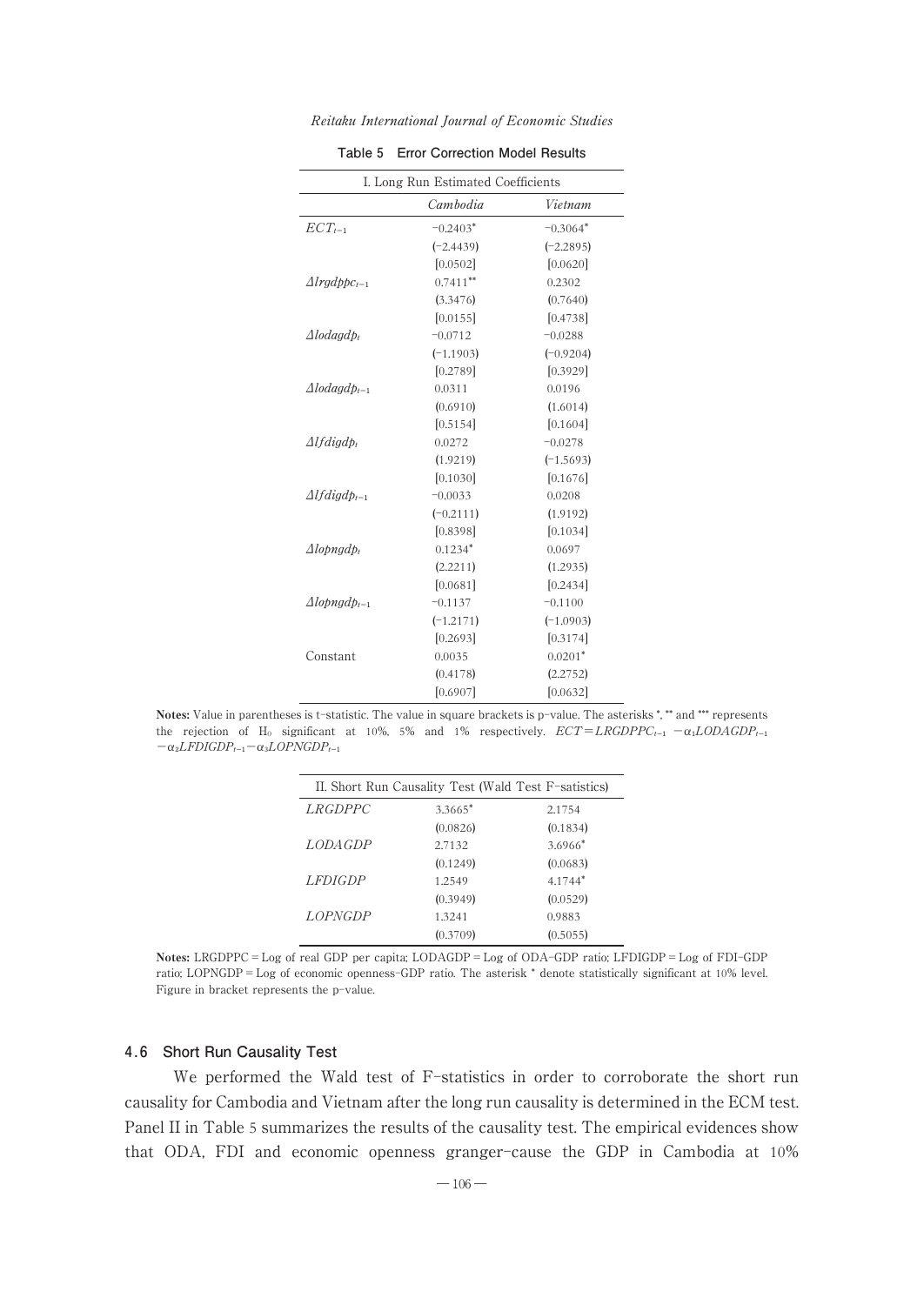|  |  | Can Aid Buy Growth?: Empirical Evidences from Cambodia, Lao PDR and Vietnam |  |  |  |  |  |  |  |
|--|--|-----------------------------------------------------------------------------|--|--|--|--|--|--|--|
|--|--|-----------------------------------------------------------------------------|--|--|--|--|--|--|--|

| Dependent Variables | Lao PDR  |  |
|---------------------|----------|--|
| <i>LRGDPPC</i>      | 1.5801   |  |
|                     | (0.3878) |  |
| LODA GDP            | 1.6819   |  |
|                     | (0.3658) |  |
| <i>LFDIGDP</i>      | 1.9816   |  |
|                     | (0.3114) |  |
| <i>LOPNGDP</i>      | 11782    |  |
|                     | (0.4986) |  |

|  | Table 6 Short Run Causality Test for Lao PDR |  |  |  |
|--|----------------------------------------------|--|--|--|
|--|----------------------------------------------|--|--|--|

Notes: LRGDPPC=Log of real GDP per capita; LODAGDP=Log of ODA-GDP ratio; LFDIGDP=Log of FDI-GDP ratio; LOPNGDP=Log of economic openness-GDP ratio. The asterisks \* denote significant at 10% level. Figure in brackets represents the p-value.

statistically significant level. For the case of Vietnam, the result shows that GDP and FDI and economic openness collectively granger-cause the ODA inflow at 10% statistically significance level. From this result, it is plausible that ODA donors are aware of the growth in Vietnam reinforces economic performance which generates higher level of economic activities. Similarly, the findings also show that GDP and ODA and economic openness granger-cause the FDI inflow to Vietnam.

The analysis also covers short run causality test for non-cointegrated functions (Lao PDR model for this case) to verify any short run causality. The null hypothesis test of short run granger causality is based on the p-value of its ARDL equation Table 6 displays the short run causality result for Lao PDR using the ARDL equation. The statistically insignificance implies no causal relationship between the dependent and explanatory variables.

# 5.0 Conclusions and Policy Recommendations

The conventional wisdom of Harold-Domar growth hypothesis suggests that foreign aid is a key source to fill the saving-investment in a developing country. Despite huge amount of foreign aid has been delivered to developing countries for the purpose of promoting economic growth in the past few decades, the economic performances in those countries are still meagre and their economies are vulnerable to external factors. For this particular reason, the question on effectiveness of foreign aid remains unanswered.

Against this backdrop, this study has attempted to apply ARDL cointegration method to examine the impact of foreign aid on economic growth of Cambodia, Lao PDR and Vietnam covering period from 1993 to 2009. This study is limited by a small sample size for a time series analysis. This is inevitable because Cambodia began its rehabilitation and reconstruction process from the end of its civil war in 1993, while Lao PDR and Vietnam started their systemic transformation from a centrally-planned economic system to a market-based economic system in earlier 1990s. Thus, the limited time series data inhibits our study to incorporate more robust variables. Consequently, this study is not able to conduct in depth empiricalinquiry to clarify what are the underlying factors which lead to aid ineffectiveness in these countries.

Essentially, our empirical investigation confirms that foreign aid has a negative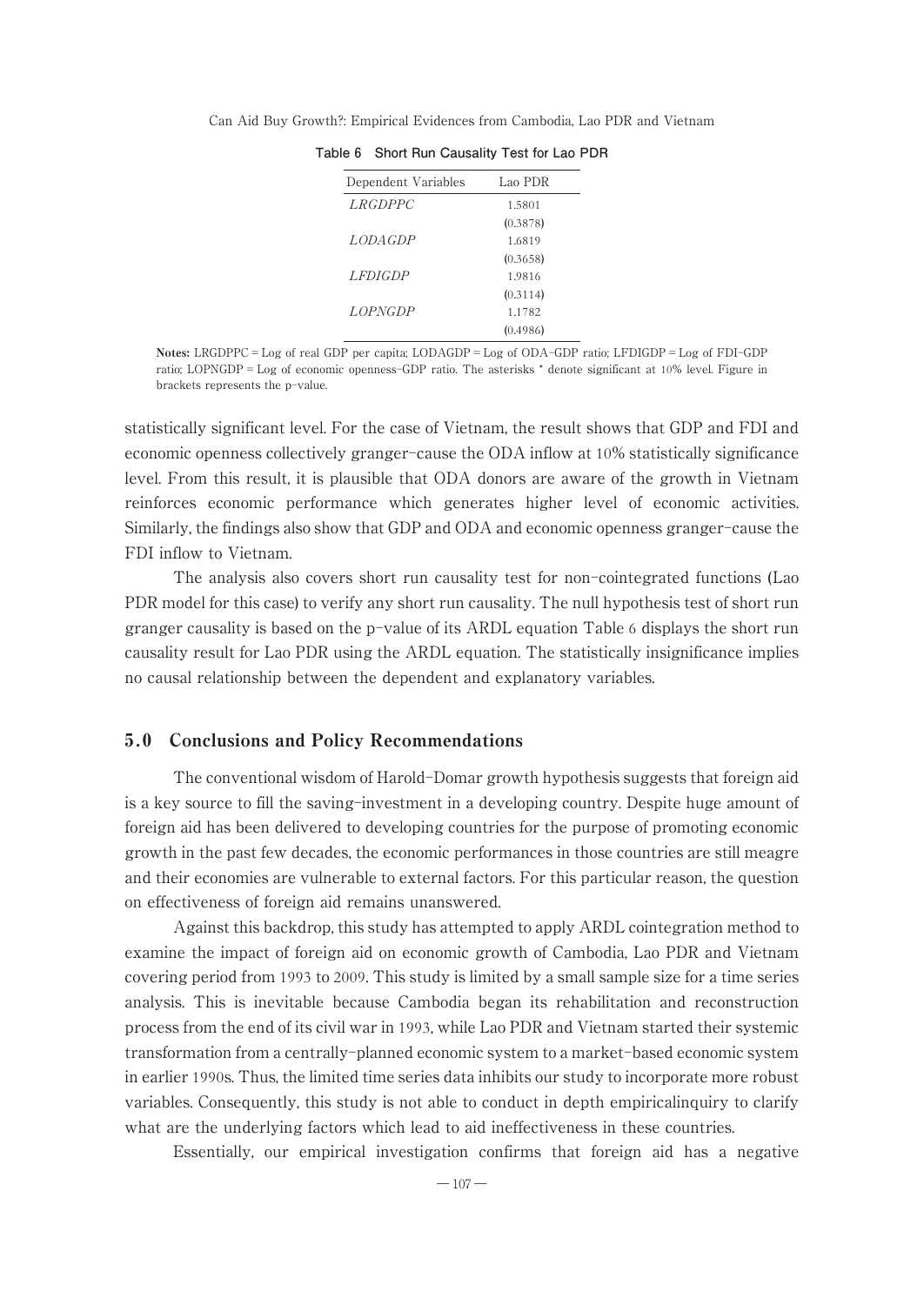correlation with economic growth in the long run for Cambodia and Vietnam within the period of our analysis. Furthermore, the results show that foreign aid has not been an effective tool in promoting growth in Lao PDR. This empirical finding is consistent to the observed reality because the share of foreign aid was merely 0.7% of its GDP for the period between 2000 and 2008 (OECD, 2011c). In additional, Lao PDR is richly endowed with natural resources such as precious metals, hydropower and forestry. The development of natural resources sector tends to be capital-intensive industries, and thus Lao PDR is more likely to attract FDI instead of ODA.

The adverse relationship between foreign aid and economic growth in Cambodia and Vietnam is shocking yet understandable. Due to Vietnam's relatively bigger economy size, heavy investment on key economic infrastructures including railroads and telecommunication facilities are required to stimulate higher growth, where the key sources of these capital accumulation include the ODA inflows as well as FDI. According to other earlier studies, the negative relationship is likely to be attributed to a set of intertwined factors like corrupted government<sup>11)</sup>, Dutch disease<sup>12)</sup>, low governance capacity and others. However, our empirical findings suggest that a developing country need to reduce its dependency on foreign aid in stimulating economic growth due to the existence of negative long run relationship between foreign aid and economic growth. From this perspective, therefore, a developing country has to adopt a more self-sustainable approach in enhancing economic growth in the long run. Equally important, both the governments of the donor and recipient need to work together in strengthening aid distributional system so as to enable the target beneficiaries to receive the crucial resources in lifting their living standards instead of those resources being captured by unwarranted rent seekers who hinder aid effectiveness in promoting economic growth.

#### **References**

- Asteriou, D. (2008). Foreign aid and economic growth: New evidence from a panel data for five South Asian countries. Journal of Policy Modeling, 31(2009), 155-161.
- Bauer, P. T. (1972). Dissent on Development: Studies and Debates in Development Economics. Cambridge: Harvard University Press.
- Bhavan, T., Xu, C. S. & Zhong, C. P. (2011). The relationship between foreign aid and FDI in South Asian economies. International Journal of Economics and Finance, 3(2), 143- 149.
- Bjerg, C., Bjørnskov, C. & Holm, A. (2011). Growth, debt burden and alleviating effects of foreign aid in least developed countries. European Journal of Political Economy, 27(2011), 143-153.
- Bruke, P. J. & Ahmadi Esfahani, F. Z. (2006). Aid and growth: A study of South East Asia. *Journal of Asian* Economics, 17(2006), 350-362.

Burnside, C, & Dollar, D. (2000). Aid, policies, and growth. The American Economic Review, 90(4), 847-868. Chowdhury, M. & Das, A. (2011). Aid-growth nexus in South Asia: Evidence from time series and panel cointegration. Research in Applied Economics, 3(1:E3), 1-19.

<sup>11</sup>) Mauro (1995 ) and Gyimah and Camacho (2006 ) suggest that corruption effect obstructs economic growth by causing economic efficiency and uneven income distribution. Another study by Burnside and Dollar (2000) argues that bad government policies cause low aid effectiveness in recipient countries.

<sup>12</sup>) Rajan and Subramanian (2005) suggests that the adverse aid-growth relationship is caused by the Dutch disease which describes a situation whereby the real exchange rate is overwhelmed by the large inflow of foreign aid which undermine the competiveness of their export sector in the recipient countries.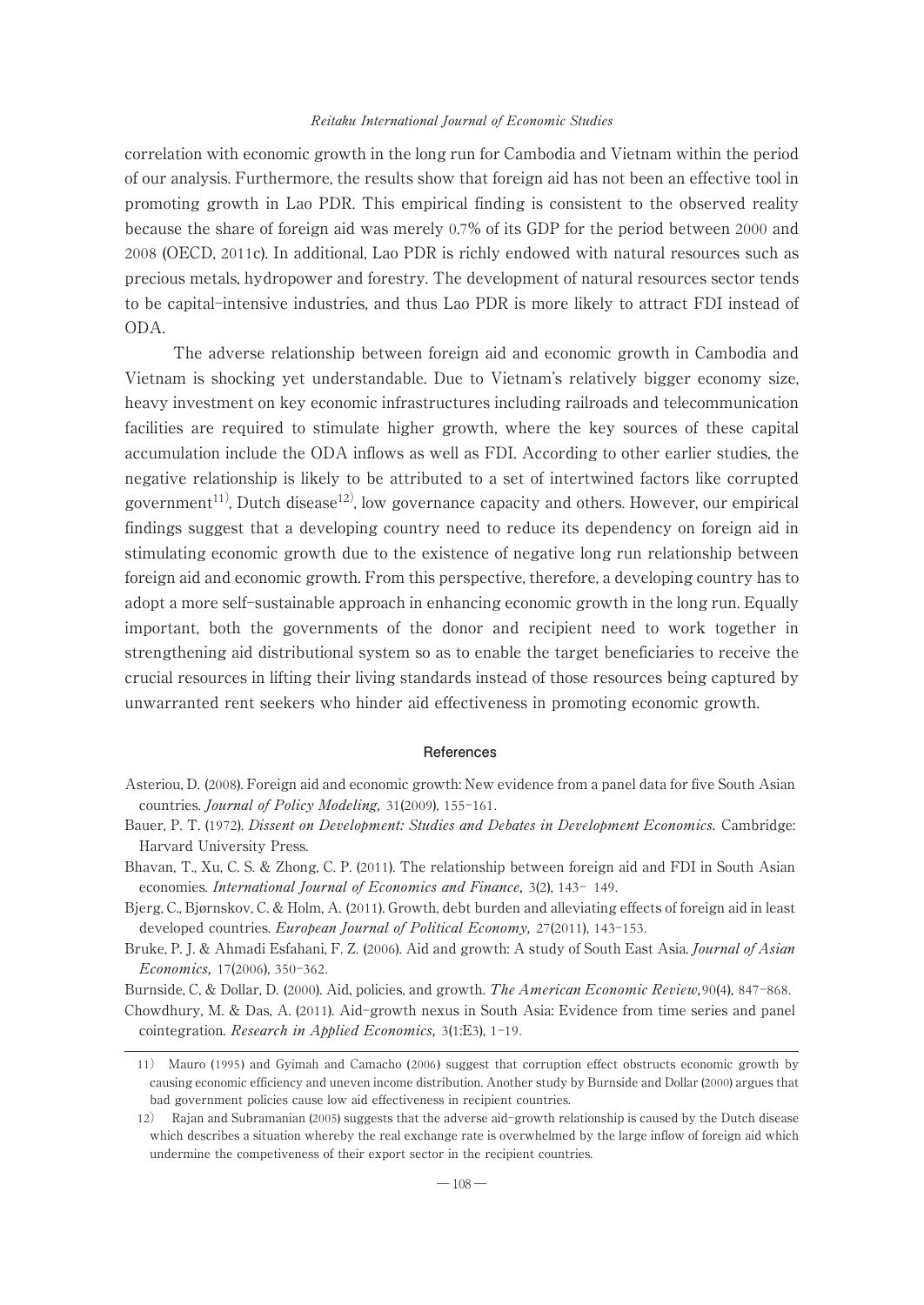- Collier, P. (2007). The Bottom Billion: Why the Poorest Countries are Falling and What Can be Done About It. Oxford University Press.
- Dickey, D. A. & Fuller, W. A. (1979). Distributions of the estimators for autoregressive time series with a unit root. Journal of the American Statistical Association, 74, 427-431.
- Dickey, D. A. & Fuller, W. A. (1981). Likelihood ration statistics for autoregressive time series with a unit root. Econometrica,49, 1057-1072.
- Domar, E. D. (1947). Expansion and employment. American Economic Review, 37(1), 34–55.
- Easterly, W. & Levine, R. (1997). Africa's growth tragedy: Politics and ethic divisions. Quarterly Journal of Economics 112, 1203-1250.
- Easterly, W. ( 1997 ). The ghost of financing gap: How the Harrod-Domar growth model still haunts development economics. Policy Research Working Paper 1807.
- Easterly, W., Levine, R. & Roodman, D. (2003 ). New Data, New Doubts: A Comment on Burnside and Dollar's "Aid, Policies, and Growth" (2000). NBER Working Paper No. 9846.
- Easterly, W. (2006). The White Man Burden: Why the West's Efforts to Aid the Rest Have Done So Much Ill and so Little Good. Oxford University Press.
- Easterly, W. (2006). The Big Push Déjà Vu: A Review of Jeffrey Sachs's The End of Poverty: Economic Possibilities for Our Time. *Journal of Economic Literature*, 44(1), 96-105.
- Ellahi, N. & Ahmad, M. (2011). Testing the joint impact of foreign aid and foreign direct investment on overtime economic growth of Pakistan. Paper presented at the  $2<sup>nd</sup>$  International Conference on Business and Economic Research, Rawalpindi, Pakistan.
- Engle, R. F. & Ganger, C. W. J. (1987). Cointegration and error correction: Representation, estimation and testing. Econometrica, 55, 251-276.
- Granger, C. W. J. (1988). Some Recent Developments in a Concept of Causality. Journal of Econometrics, 39, 199-211.
- Griffin, K. (1970). Foreign capital, domestic savings and economic development, *Bulletin of the Oxford* University Institute of Economics and Statistics, 32(10), 99-112.
- Hansen, H. & Tarp, F. (2001). Aid and growth regressions. Journal of Development Economics, 64(2001), 547-570.
- Harrod, R. F. (1942). Towards a Dynamic Economics: Some Recent Developments of Economic Theory and their Application to Policy. London: Macmillan.
- Harrod, R. F. (1948). Towards a Dynamic Economics. London: Macmillan.
- Hatemi-J, A. & Irandoust, M. ( 2005 ). Foreign aid and economic growth: New evidence from panel cointegration. Journal of Economic Development, 30(1), 71-80.
- Hicks, J.R. (1932). The Theory of Wages. London: Macmillan.
- Irandoust, M., Ericsson, J. (2004). Foregin aid, domestic savings, and growth in LDCs: An application of likelihood-based panel cointegration. Economic Modelling, 22(2005), 616-627.
- Jeffrey Sachs, 2005, The End of Poverty: Economic Possibilities for Our Time, Penguin Press.
- Keele, L (2005). Not just for cointegration: Error correction models with stationary data. Nufield College Working Paper in Politics n. 2005-W7.
- Kremers, J. J. M., Ericsson, N. L., and Dolado, J. (1992). The power of cointegration tests. Journal of Econometrics, 31(9), 1129-1135.
- Kwiatkowski, D., Phillips, P. C. B., Schmidt, P. & Shin, Y. (1992). Testing the null of stationarity against the alternative of a unit root: How sure are we that economic time series have a unit root? Journal of Econometrics, 54, 159-178.
- Levy, V. (1988). Aid and growth in Sub-Saharan Africa: The recent experience. *European Economic* Review, 32(1988), 1777-1795.
- Leybourne, S. J. & Newbold, P. (2000). Behavior of Dickey-Fuller *t*-tests where there is a break under the alternative hypothesis. Econometric Theory, 16, 779-789.
- Malik, G. (2008). Foreign aid and economic growth: A cointegration analysis of the six poorest African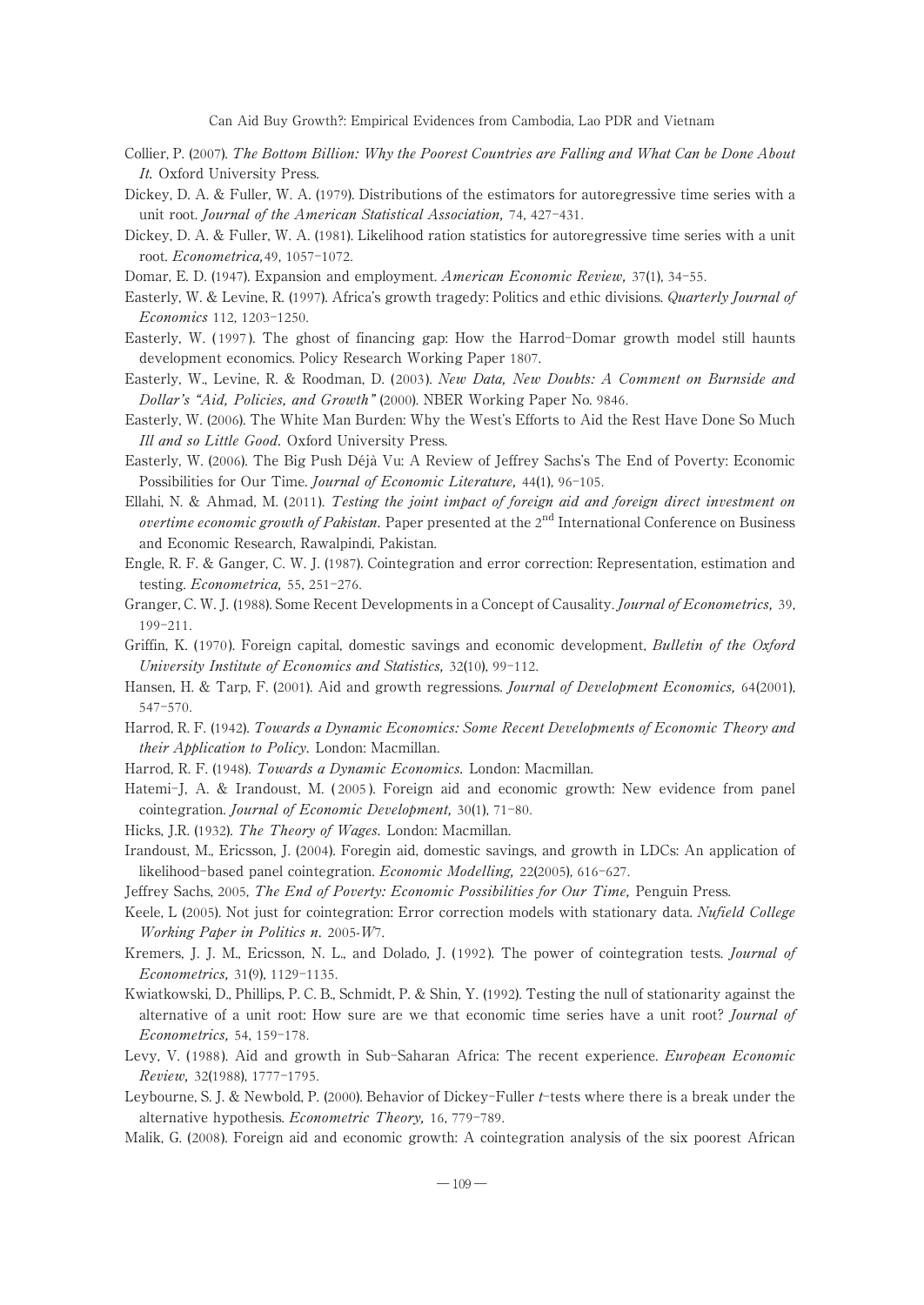countries. Economic Analysis & Policy, 38(2), 251-260.

- Mauro, P. (1995). Corruption and growth. *Quarterly Journal of Economics*, 110(1), 681-712.
- Minoiu, C. & Reddy, S. G. (2010). Development aid and economic growth: A positive long-run relation. The Quarterly Review of Economics and Finance, 50(2010), 27-39.
- Morrison, W. M. (2003). Thailand-U.S. economic relations: An overview. CRS Report for Congress, RS21478.
- Moyo, D. (2009). "The World of Aid" in *Dead Aid: Why Aid Is Not Working and How There Is a Better Way* for Africa, pp. 1-70. New York: Farrar, Strauss and Giroux.
- Muhammad Javid & Abdul Qayyum. (2011). Foreign aid-growth nexus in Pakistan: Role macroeconomics policies. MPRA Paper, No. 29-198.
- Murphy, R. G. & Tresp, N. G. (2006). Government policy and the effectiveness of foreign aid. Boston College Working Papers in Economics No. 647.
- Narayan, P. K. (2005). The saving and investment nexus for China: Evidence from cointegration tests. Applied Economics, 37, 1979-1990.
- Neanidis, K. C. & Varvarigos, D. (2009). The allocation of volatile aid and economic growth: Theory and evidence. European Journal of Political Economy, 25(2009), 447-462.
- Nowak-Lehmann, D. F., Martinez-Zarzoso, I., Herzer, D., Klasen, S., & Dreher, A. (2009). In search for a long-run relationship between aid and growth: Pitfalls and findings. Ibero America Institute for Econ. Research (IAI) Discussion Paper, No. 196.
- Nushiwat, M. (2007). Foreign aid to development countries: Does it crowd-out the recipient countries' domestic savings? International Research Journal of Finance and Economics, 11(2007), 94-102.
- OECD. ( 2013a ). History of DAC Lists of Aid Recipient Countries. Retrieved 24 May 2013 from http: //www. oecd. org/dac/stats/historyofdaclistsofaidrecipientcountries. htm
- OECD. (2013b) Satistics on Aid Disbursements to Countries and Regions. Retrieved 11 July 2013 from http: //www. oecd. org/statistics/
- OECD. (2013c). Statistics on Resource Flows to Developing Countries. Retrieved 11 May 2013 from http: //www. oecd. org/dac/stats/
- Pesaran, M. H. & Pesaran, B. (1997). Working with Microfit *4.0:* An interactive approach. Oxford: Oxford University Press.
- Pesaran, M. H. & Shin, Y. (1995). Long-run structural modeling. Department of Applied Economics, University of Cambridge, DAE Working Paper No. 9419.
- Pesaran, M. H. & Shin, Y. (1999). An autoregressive distributed lag modelling approach to cointegration analysis, in S. Strom (Ed.), Econometrics and Economic Theory in the *20*th Century: The Ragnar Frisch Centennial Symposium. Cambridge University Press, Cambridge.
- Pesaran, M. H., Shin, Y. & Richard, J. S. (1999). Bounds testing approaches to the analysis of long run relationship. Cambridge Working Papers in Economics No. 9907.
- Pesaran, M. H., Shin, Y.C. & Smith, R. (2001). Bound testing approaches to the analysis of level relationships. Journal of Applied Econometrics, 16, 289-326.
- Phillips, P. C. B. & Perron, P. (1988). Testing for a unit root in time series regressions. Biometrika, 75, 335-346.
- Rajan, R. G. & Subramanian, A. (2005). Aid and growth: What does the cross-country evidence really show? IMF Working Paper No. WP/05/127.
- Sachs, J. (2005). The End of Poverty: Economic Possibilities for Our Time. Penguin Press.
- Said, S. E. & Dickey, D. A. (1984 ). Testing for unit roots in autoregressive-moving average models of unkown order. Biometrika, 71(3), 599-607.
- Schwert, G. W. (1989). Why does stock market volatility change over time? The Journal of Finance, 45(4), 77-102.
- Selaya, P. & Thiele, R. (2010). Aid and sectoral growth: Evidence from panel data. *Journal of Development* Studies, 46(10), 1749-1766.